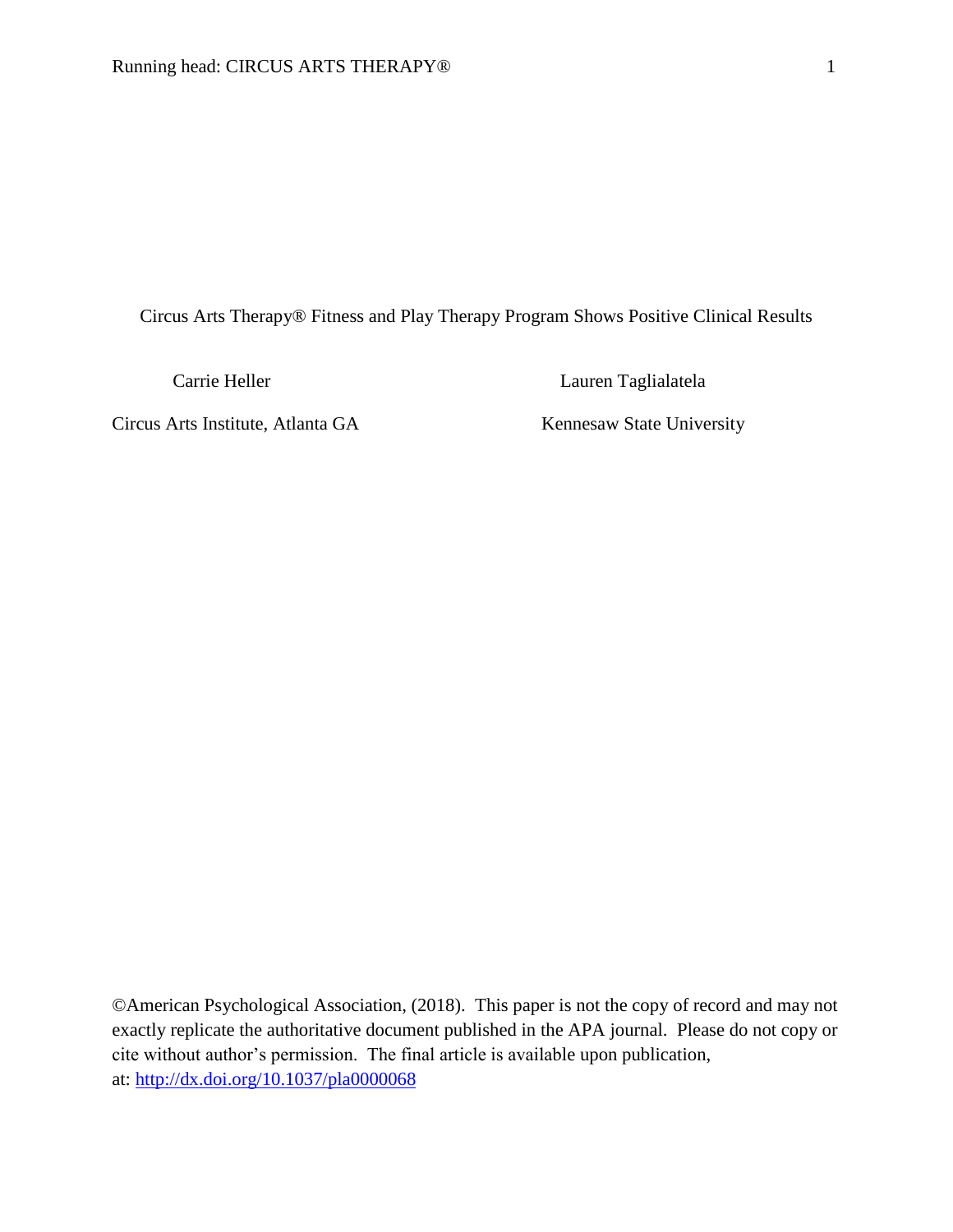### Abstract

The goals of this article include introducing *Circus Arts Therapy® fitness and play therapy program*, designed for children ages 4 - 17, which combines both directed structured activities with nondirective approaches implemented within a circus-based context (e.g., juggling, trapeze, tight wire), and to evaluate the physical and emotional benefits of participating in this type of therapy. Parental report data were collected about 15 children who participated in two 8-weeks sessions of the program, and results indicate significant benefits in physicality, ability to function as a team, and ability to follow directions. As one of the first studies to empirically evaluate the efficacy of circus arts as a therapeutic tool, these results are encouraging and speak to the need for additional, more broad-based evaluations.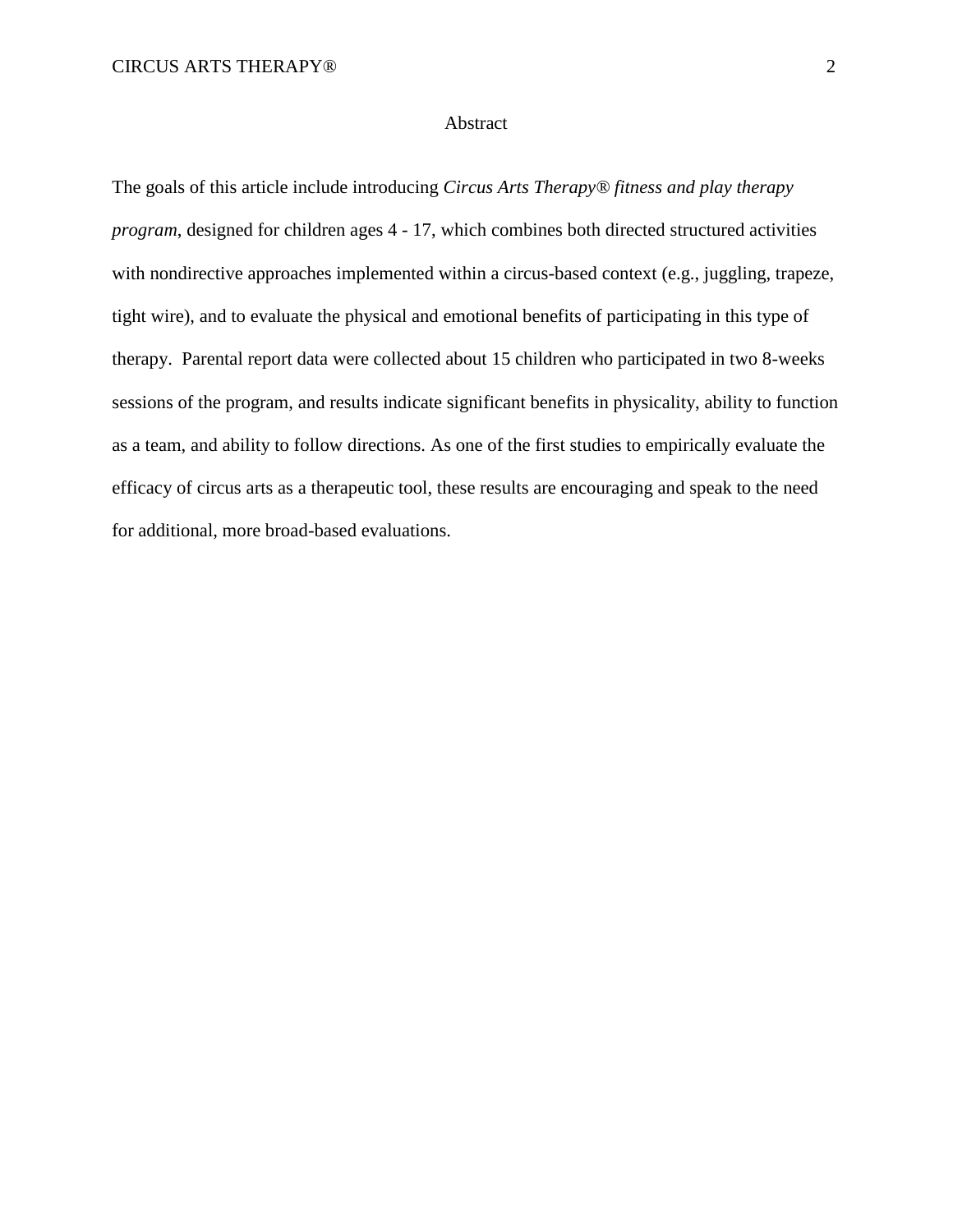Circus Arts Therapy® Fitness and Play Therapy Program Shows Positive Clinical Results

The Association for Play Therapy (APT) defines play therapy as "the systematic use of a theoretical model to establish an interpersonal process wherein trained play therapists use the therapeutic powers of play to help clients prevent or resolve psychosocial difficulties and achieve optimal growth and development." This definition encompasses several treatment methods from both the directive and nondirective approach. The goals of these treatments may include development of problem-solving and communication skills, emotional control, learning ways to relate to other people, and behavior modification (APT, n.d.). Toys, games, and art materials used in play therapy typically include manipulatives and art materials such as clay, sand, paint, and crayons, traditional and counseling board games, expressives such as puppets and/or dolls, and the therapist determines how to implement these materials to facilitate the therapeutic benefits of play (Schaefer, 1993).

In any given year  $13 - 20\%$  of children in the Unites States will suffer from a mental health disturbance and that prevalence rates appear to be increasing (Perou et al., 2013); it has become a national priority to identify proven therapeutic interventions to prevent the development of more severe and costly mental health problems (U.S. Public Health Service, 2000). Therefore, it seems critical to develop and then to evaluate the effectiveness of innovative types of play therapy (Mellin, 2009). The *Circus Arts Therapy® fitness and play therapy program*, designed for children ages 4 - 17, combines both directed structured activities with nondirective approaches implemented within a circus-based context (e.g., juggling, trapeze, tight wire). The therapeutic use of circus activities in the play therapy room is an emerging field. Consequently, at this time there is little literature on this topic and the potential efficacy of this type of play therapy remains unknown. The goals of this article are to introduce Circus Arts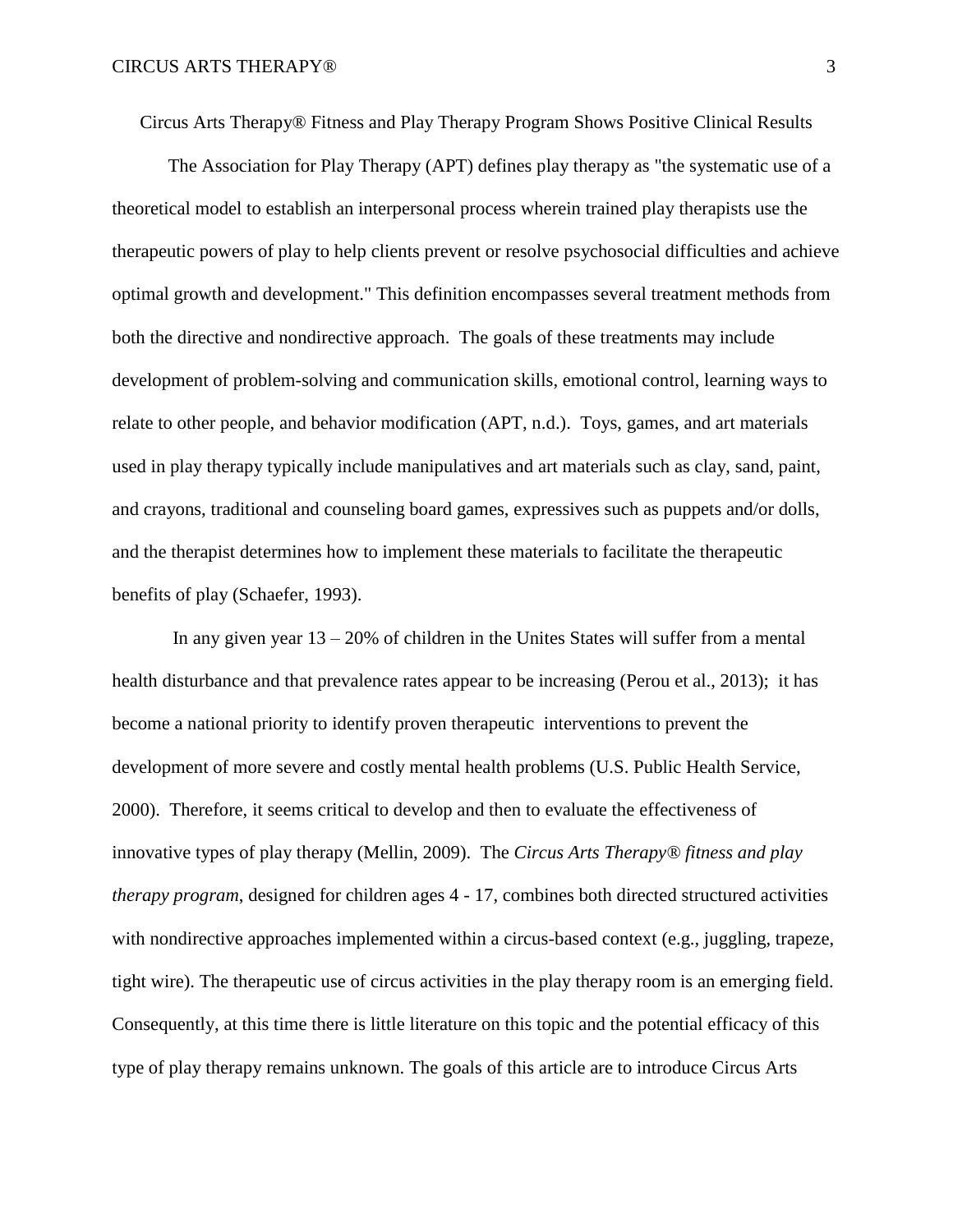Therapy® fitness and play therapy and to evaluate the program's potential to positively impact children's emotional control, physicality, sociability, and ability to work as part of a team and to follow directions.

### **Play Therapy Modalities**

Nondirective therapy principles come originally from Carl Rogers' (1942) person centered therapy. Nondirective is "based on the theory that the child's behavior is at all times caused by the drive for complete self-realization" (Landreth, 2002, p. 35). Virginia Axline, a student of Carl Rogers, successfully applied the principles of nondirective therapy to children in play therapy. She describes in detail her non-directive approach to working with children "based on the assumption that the individual has within himself, not only the ability to solve his own problems satisfactorily, but also this growth impulse that makes mature behavior more satisfying than immature behavior" (Axline, 1947, p.15). Garry Landreth extended Axline's work in his non-directive approach called "Child Centered Play Therapy" (CCPT; Landreth, 2002).

Ray, Schottelkorb, and Tsai (2007) found that children's symptoms of attention deficit hyperactivity disorder (ADHD) as well as emotional instability, anxiety, and withdrawal decreased after participating in CCPT. Similarly, Muro, Ray, Schottelkorb, Smith, and Blanco (2006) reported that long term CCPT was effective in addressing emotional and behavioral concerns. In 2009, Ray, Blanco, Sullivan, and Holliman found that, compared to a control group, children who experienced CCPT had a meaningful decrease in aggressive behaviors. Aggression was also studied in addition to other disruptive behaviors of children by Bratton et al. (2013) where they found that the children who participated in CCPT, compared to those who participated in reading mentoring, showed a clinically significant decrease in disruptive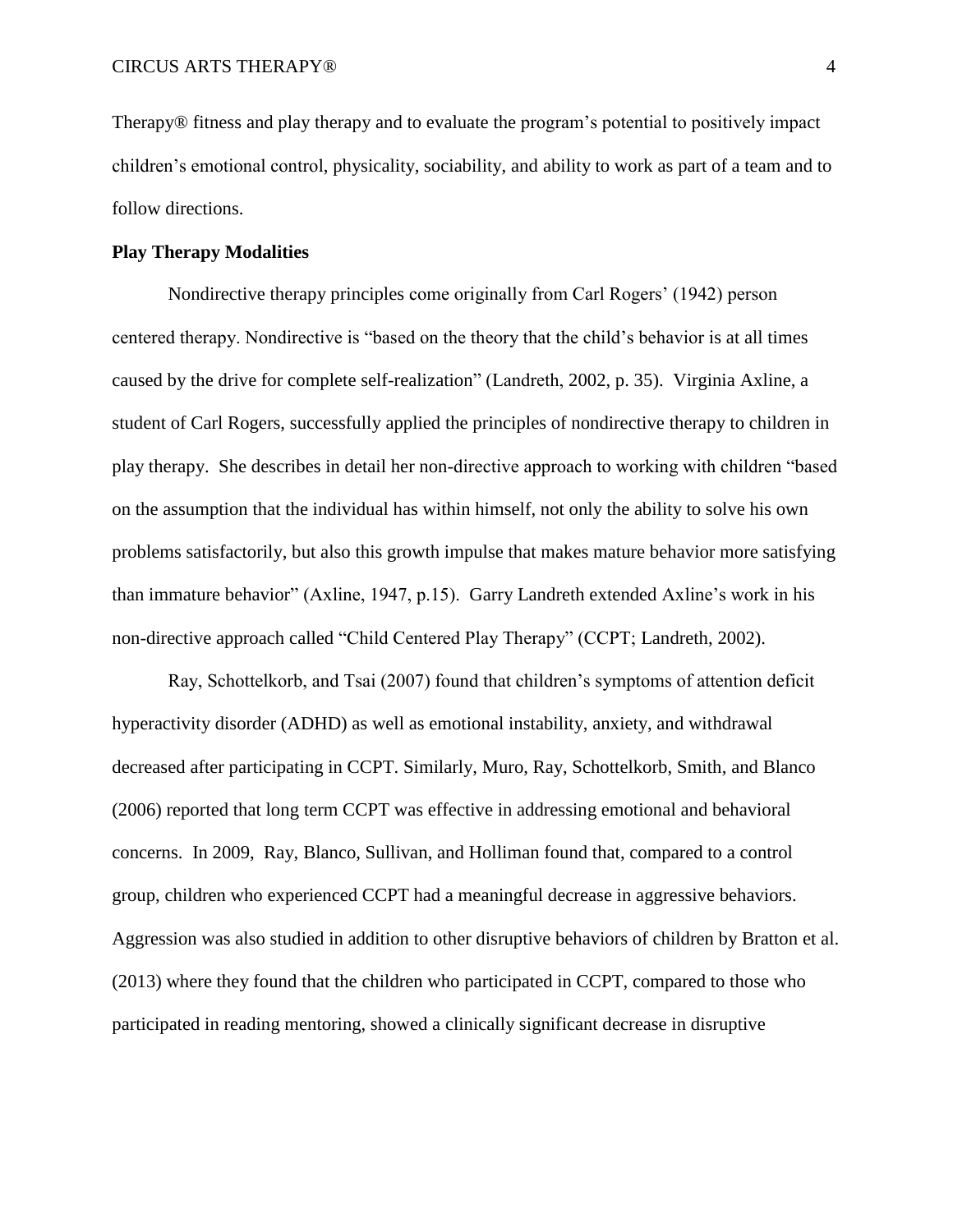behaviors. This established CCPT as an early mental health intervention for at-risk children in Head Start (Bratton et al., 2013).

Directive approaches differ from nondirective approaches in that they are centered around the therapist giving directions rather than following the lead of the client. Examples of other directive approaches include: Psychoeducation, the therapist assigning roles for role playing, and other direct influence techniques such as advice and direction. There are directive aspects of Circus Arts Therapy, for example, when a new circus trick is explained to a child specifically to enhance the child's skill level and confidence in moving their bodies in this way. As will be discussed, Circus Arts Therapy contains nondirective aspects, as well.

Lastly, a meta-analysis of 93 studies indicated that both humanistic nondirective and nonhumanistic directive approaches showed positive impact, with effect sizes of .92 and .71, respectively (Bratton, Ray, Rhine, & Jones, 2005). As will be detailed later in this article, Circus Arts Therapy incorporates both directive and nondirective facets.

### **Evaluation of Social Circus**

Cirque Du Soleil is a leader in the development and implementation of circus arts for prosocial and individual growth. They have created a Social Circus program called Cirque du Monde that targets at-risk youth. It combines circus techniques with educational social interventions (Cirque du Soleil, 2015). The program entails primarily directive techniques including the learning of specific circus skills (like Circus Arts Therapy does) combined with another directive technique of specific game playing, such as 'getting to know you' games, as well as other socialization games for the purpose of social intervention. There are reports that indicate participating in a social circus-type program is, or at least could be, potentially beneficial.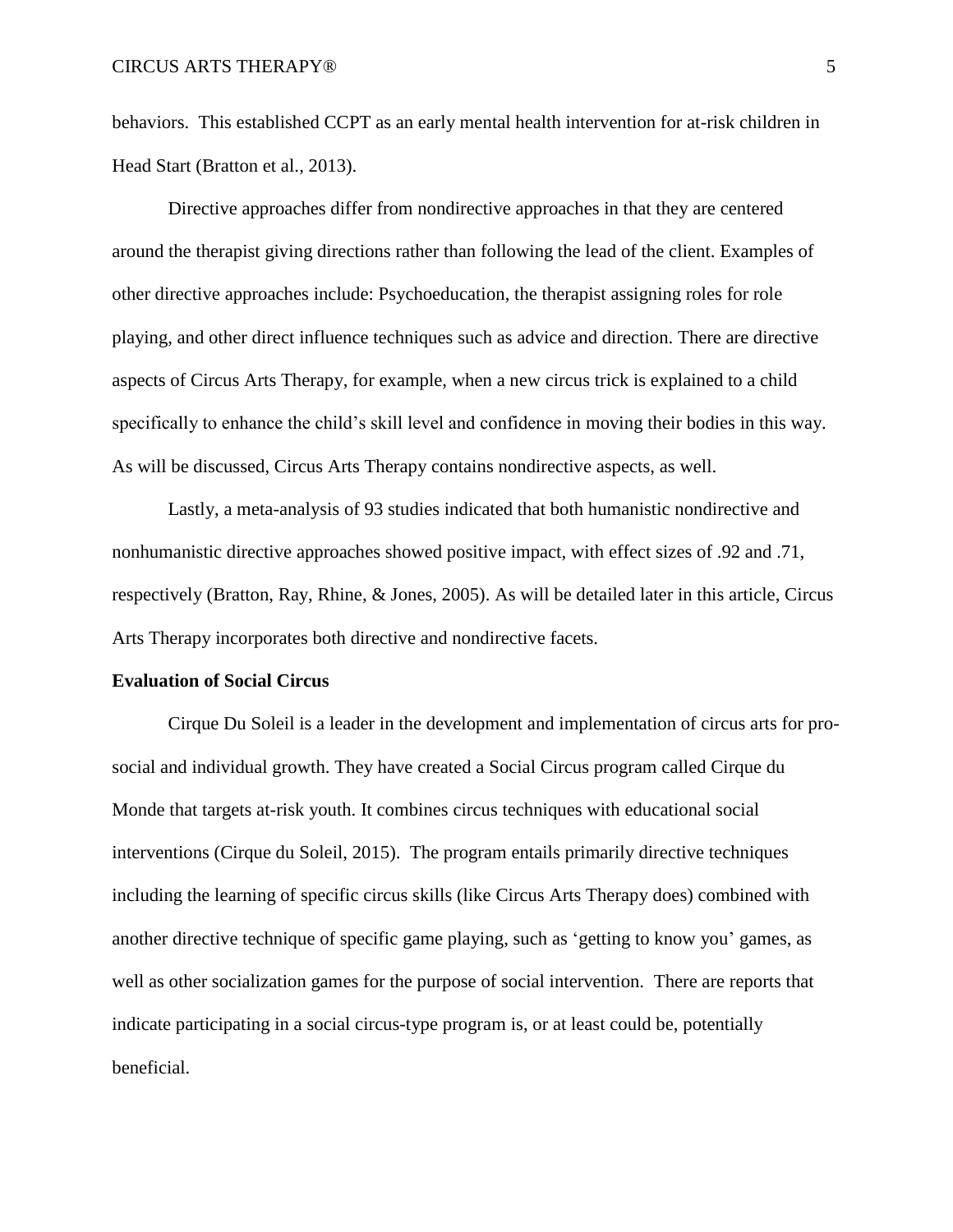Reg Bolton, who combined careers as a teacher, clown, arts center director, actor and community artist established over 25 local circuses in three countries. In "Circus in a Suitcase" Bolton (1988) discusses many of his experiences with school circus projects. Acknowledging the lack of literature relating to circus programs, Bolton (1999) argues for the benefits of circus in his 1999 article "Circus as Education." Bolton focuses on three areas: physical education, social education, and emotion. He points out one of the main differences between traditional sports and circus. Rather than having traditional winners and losers (as many children's sports have), circus is about what a child can make happen on his/her own and while cooperating with others, not competing against them. Winning and losing are not part of the experience; rather, the experience has value, in part, because of its cooperative rather than competitive foundation. Bolton also likens the philosophy and practice of circus to emotional archetypal factors in a Jungian sense, specifying that children need to dream, take risks, learn trust, and show off. Bolton further argues that passage through these four stages would promote emotional growth and would provide foundation for the child to become an emotionally healthy teenager and welladjusted, loving adult. Based on long-lived and rich personal experiences in a variety of venues, Bolton argues for the potential of circus to be catalyst for physical, emotional, and social learning.

Using a program evaluation model, Maglio and McKinstry (2008) provide support for the idea that involvement in circus can foster several areas of learning. They evaluated the "Circus in Schools" program in context of the Victorian Essential Learning Standards (VELS) criteria. Based on observations by the project manager, in conjunction with qualitative perspectives from the students and school representatives, Maglio and McKinstry (2008) found that circus-related activities including warm-up games, manipulation (hula hooping, juggling), acrobatics, balance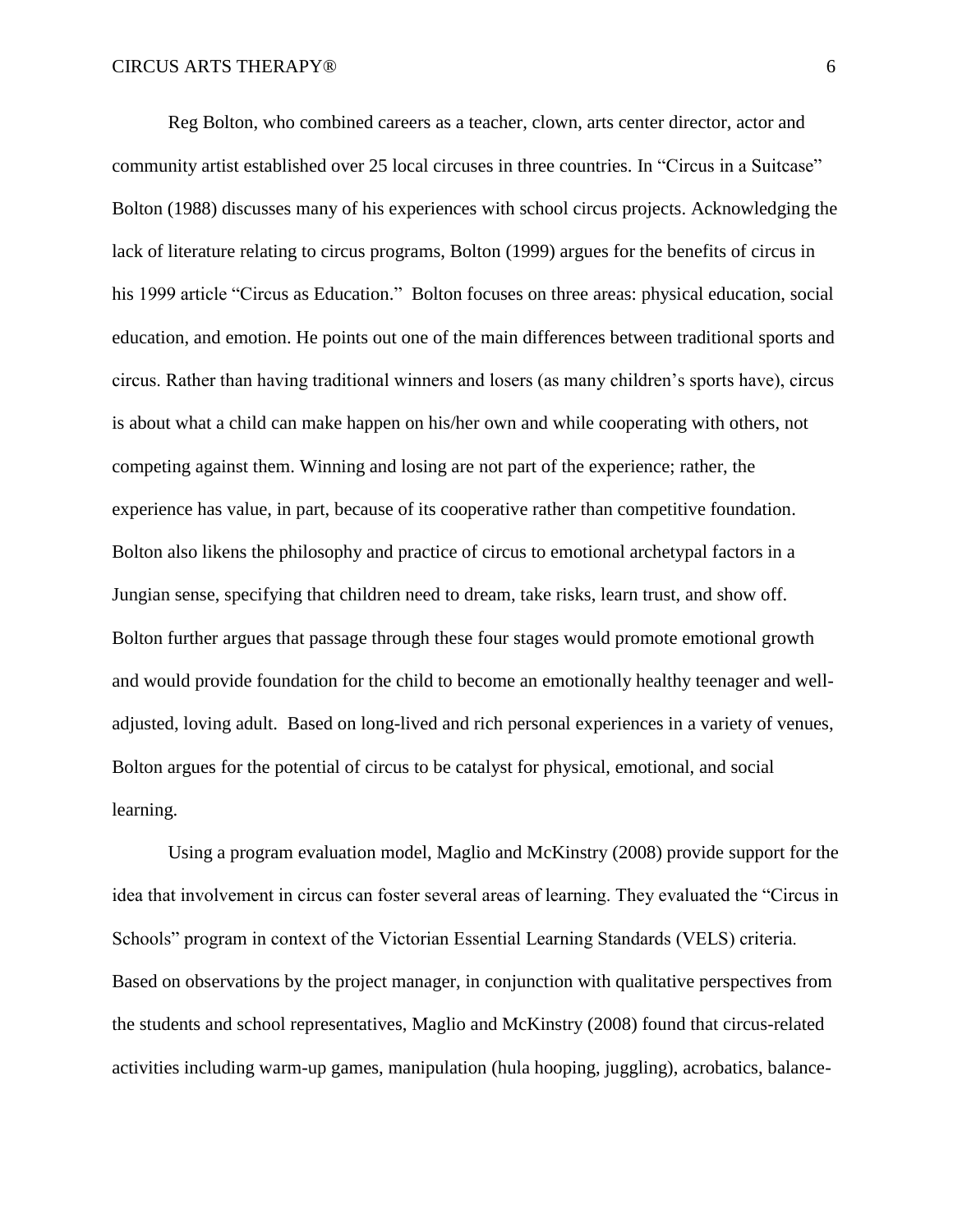based activities, and performance in the Circus in Schools program are designed to meet criteria that are congruent with VELS criteria and with occupational therapy practice. Specifically, these circus-type activities are intended to promote physical health, balance, and coordination, as well as improve social connectedness, teamwork, a sense of belonging, and can provide calming rhythmic activities.

Seymour (2012) discusses the therapeutic benefits of circus arts based on interviews with circus trainers, physiotherapists, occupational therapists, and other professionals. According to an interview with circus trainer Jessica Radvan, circus provides an opportunity "to develop balance and coordination through the use of their bodies in a direct, physical way  $-$  it's their hands that hold onto the bar and keep them from falling, it's their feet that step onto the trampoline and first make contact with the mat once they've jumped" (p. 43). Kaye Dixon, a physiotherapist reported to Seymour that she starts "with the sensory systems and then the coordination systems: tactile, vestibular-balance, proprioception – knowing where your body is in the space – kinaesthetic patterns, and audio and visual. And by assessing these areas I could find out which area was failing for them and then target that area with specific exercises but always with this goal in mind…which is juggling." (p. 43). And Fiona Jones, an occupational therapist, indicated she perceived physical benefits from circus arts including improved muscle tone, motor coordination, and posture as well as social and emotional changes including improved ability to participate in social interactions, elevated motivation, and improved selfperception. These observations by professionals using circus arts in therapeutic settings are certainly promising, and call for the need for systematic evaluation of the potential benefits of circus arts in a therapeutic setting.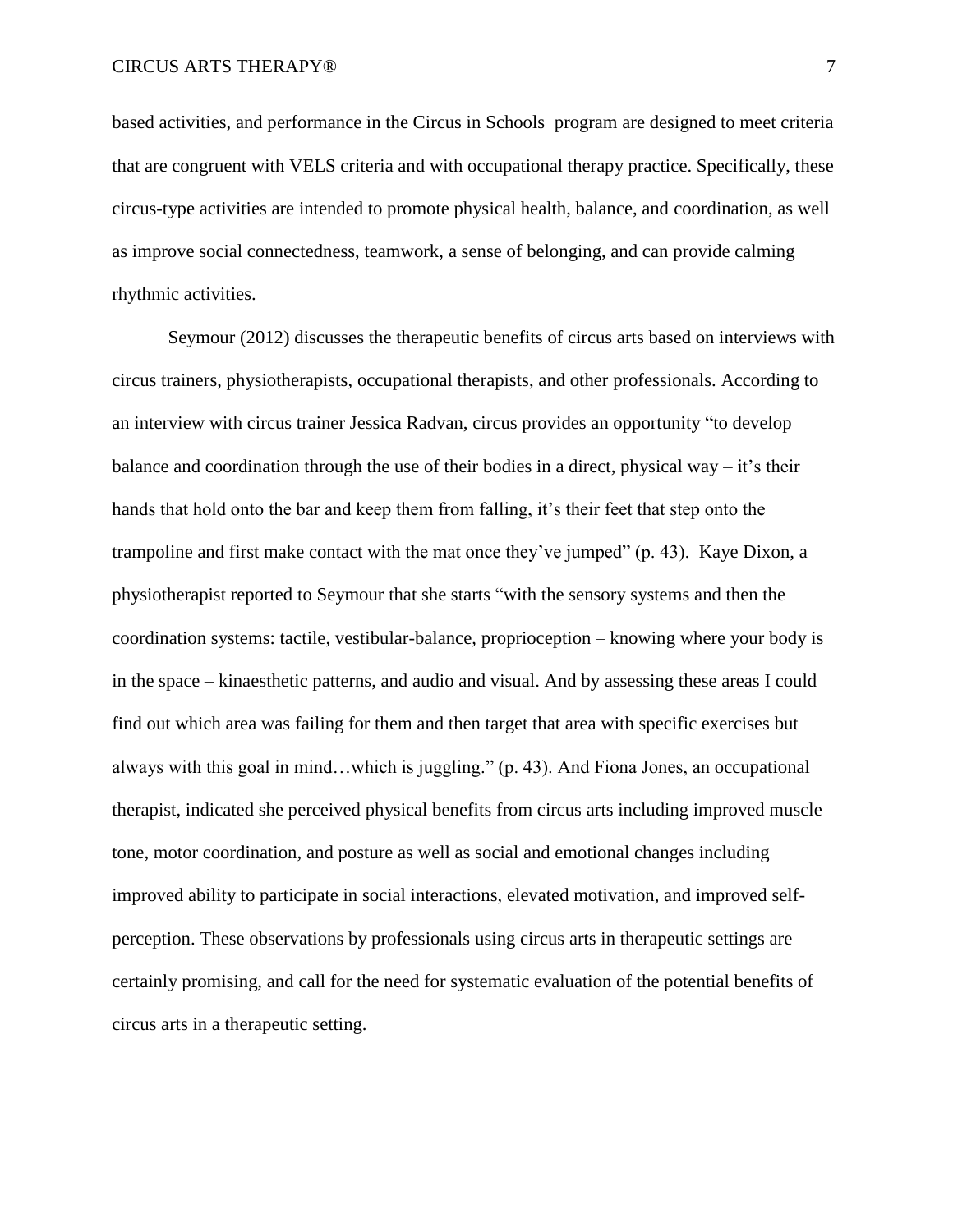Spiegel, Parent, Lockhart, Taylor, and Yassi (2014) evaluated the impact of participating in a social circus program. More specifically, they collected survey data from 56 attendees of the Rassemblement, a gathering of participants from all Quebec's social circus programs, held in Quebec in May, 2014. Results indicate that participants felt significantly better about several aspects of their personal growth and social inclusion/engagement after having participated in a social circus program. Although Spiegel et al. (2014) did not directly assess ability to work as a member of a team, they did find significant improvement in comfort interacting with people who are different than you, going out of the way to help others, and feeling like part of a community/group. They also found significant improvement in attitudes toward participating in fitness activities.

Although this study is one of only a very few that evaluates the impact of participating in a social circus, we should be conservative about the interpretation of the results for several reasons. First, no effect sizes were provided, therefore robustness of the significant differences remains unknown. Second, although over 20 t-tests were calculated and presented, there appears to be no correction for experiment-wise error and it is unclear how many of the significant results would remain statistically significant with such a correction. Third, participants did not complete surveys before they began their involvement in social circus; rather, the study was a post-pre design in which participants completed a survey to report current levels and then retrospectively evaluated levels of those same factors before beginning social circus. Lastly, as indicated (Spiegel et al., 2014, p. 18) only people 18 and over were invited to answer the questions; therefore, the results may or may not generalize to a younger/youth population.

### **Circus Arts Therapy Fitness and Therapy Program**

The methodology behind Circus Arts Therapy fitness and play therapy program (developed by Carrie Heller, LCSW, RPT) comes from the utilization of specific techniques to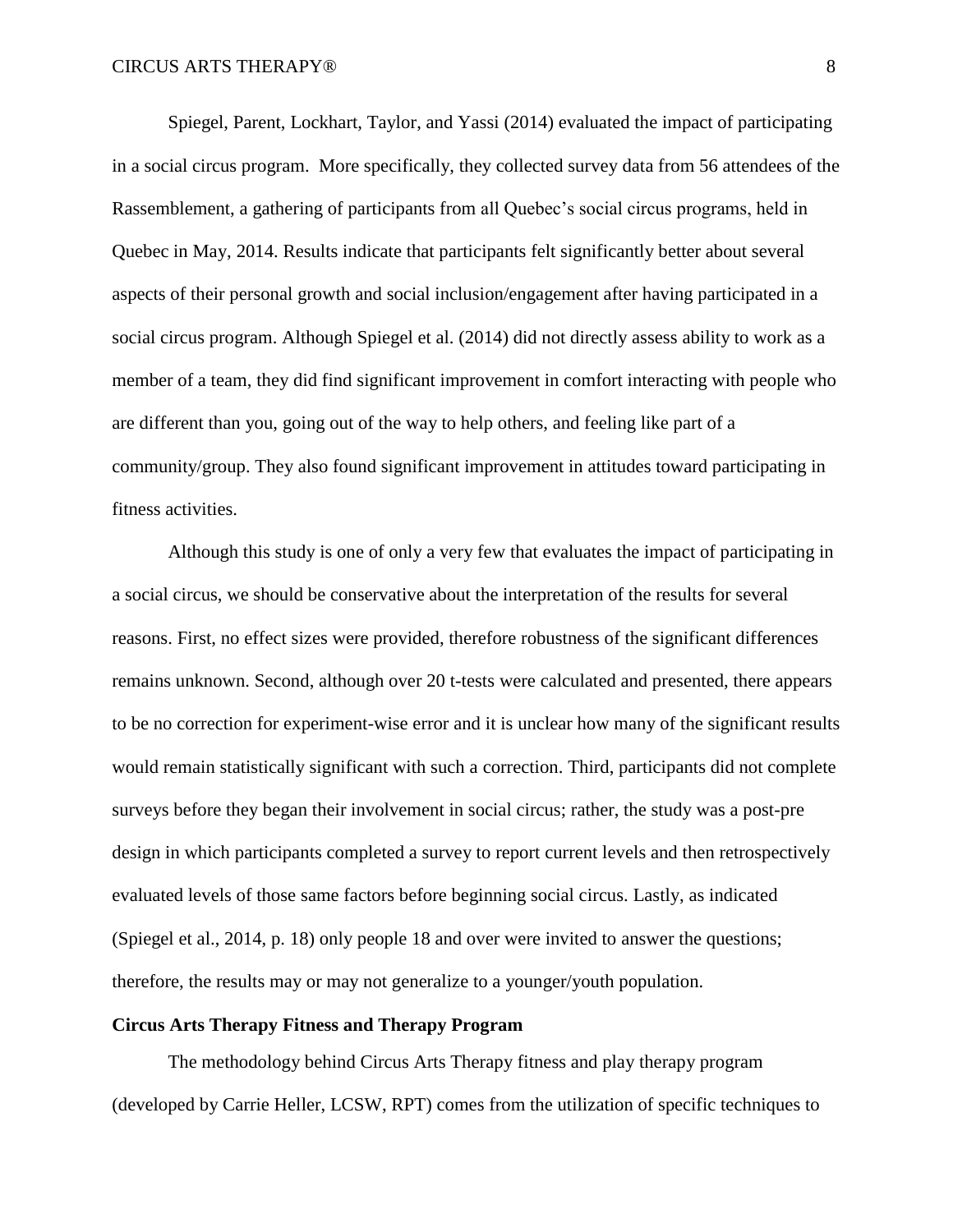teach circus arts combined with the clinical skills typically found in a play therapy setting. There are two theoretical models that guide this therapy. A major part of the core theoretical principals originated with the counseling model developed by Rogers (1951) and then adapted by Axline (1947), (1964) for children and further codified by Landreth (2002) as CCPT. The theoretical basis of CCPT (which was first referred to as *client-centered play therapy*), comes directly from Rogers's person-centered theory. Rogers came to see therapeutic presence as an overarching concept. The goal of the Circus Arts Therapy program is to establish a safe place for change to occur, a place of trust, and the room and all that is present in the room is consistent with CCPT (Landreth, 2002). The therapy includes a variety of techniques such as TEEL indicating Tracking, Empathy, Encouragement, and Limit Setting (Draper, White, & Wynn, 2009; Landereth, 2002; Wynne & White, 2009). Parents are also taught how to use TEEL with their child outside of the therapeutic setting. In addition, several non-directive techniques are used to foster a safe relationship, listen actively, and use subtle guiding.

The second theoretical model that guides the Circus Arts Therapy program's room is Adlerian play therapy. The parent interview provides information about the child's lifestyle and personality (Kottman, 2001) and the therapist will follow through in the room with a prosocial statement (Kottman, 2001) that is suggestive of what it would look like to be a team working together. Consistent with CCPT, in Circus Arts Therapy the child truly changes and moves through his or her challenges when they are ready to (Landreth, 2002). When reflecting for a client the therapist uses the following philosophy: "alert to recognize the feelings the child is expressing and I reflect those feelings back to him in such a manner that he gains insight into his behavior," (Axline, 1947, p. 73). For example, "I can hear you growling and it sounds like you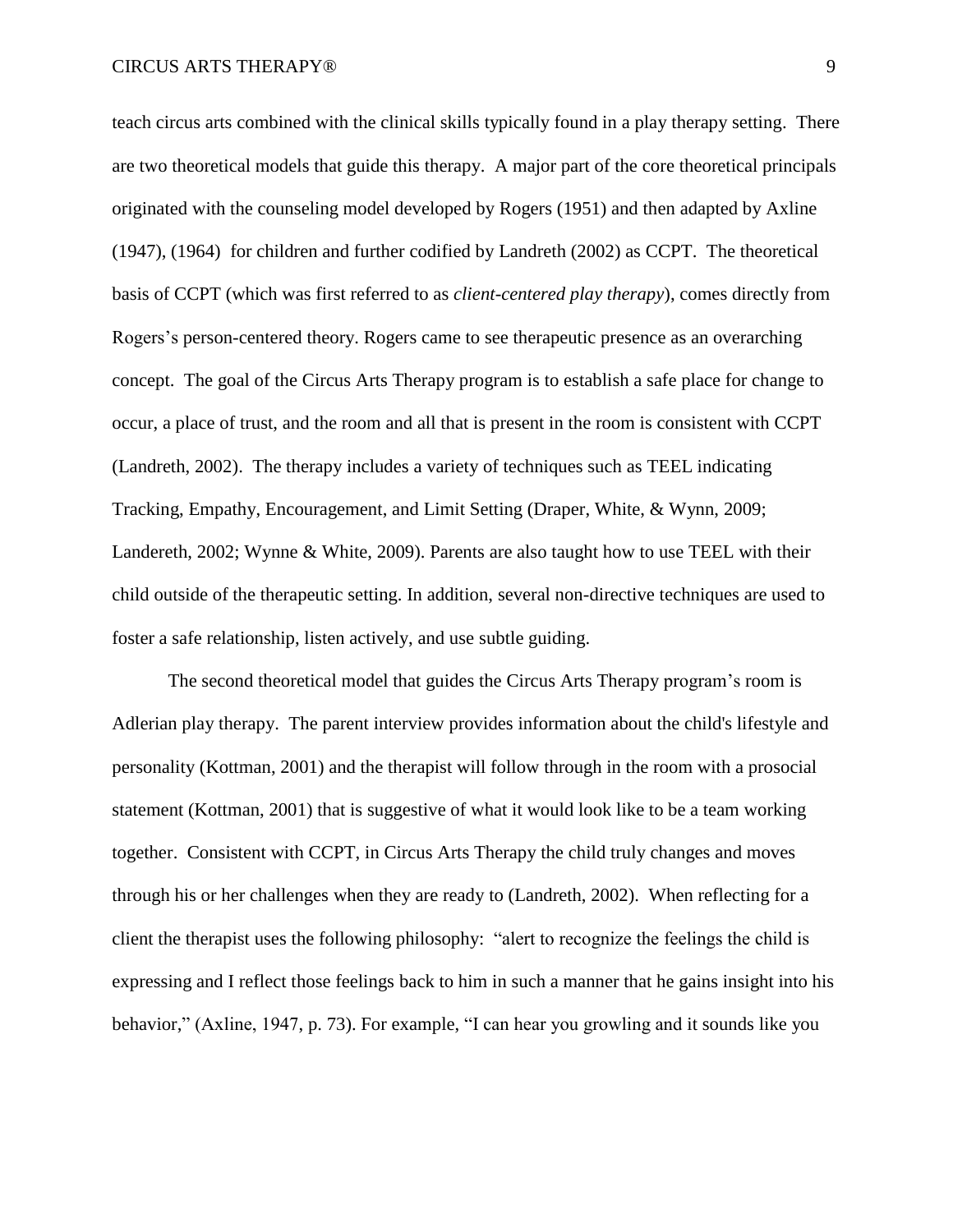are angry." Similarly, Adlerian play therapy helps the child gain insight into his or her own issues, and those cognitions can help lead to change (Kottman, 2001).

To understand the role that the Circus Arts Therapy fitness and play therapy program plays in the wider creative arts therapy field, it will be helpful to look at the dance/movement therapy field. The American Dance Therapy Association defines *dance/movement therapy* as "the psychotherapeutic use of movement as a process which furthers the emotional, social, cognitive, and physical integration of the individual" (Chaiklin & Wengrower, 2009, p.146). The Circus Arts Therapy program naturally draws from dance/movement therapy with its strong emphasis on physical movement, the metaphors and psychotherapeutic gains that can be drawn from these experiences. An exercise in Chapter 6 of *The Art and Science of Dance/Movement Therapy* describes a "tightrope" themed session that uses imagery and verbal discussion to guide a client through the emotions and feelings that might surface if someone were balancing on a wire (Chaiklin & Wengrower, 2009). This exercise could be (and is) replicated on an actual tight wire in the Circus Arts Therapy program. When the client is done with the walk, he or she is asked what it was like. Typically, the answer indicates they have become more centered and calm while walking and even after walking the wire. Furthermore, the child is asked to visualize himself/herself walking the wire before a math test, for example, to help calm himself/herself (emotional control). This is just one example of how clinicalwork, dance/movement therapy, play therapy and the Circus Arts Therapy program can inform each other.

The Circus Arts room is about 1300 square feet. Half of the room has ceilings that are about 12 feet high and the other half about 18 feet high. Most therapy clients start in the low area, and in time progress to the high area. Therapy groups typically use both spaces. There is a variety of ground and aerial equipment, including but not limited to balance boards, jump ropes,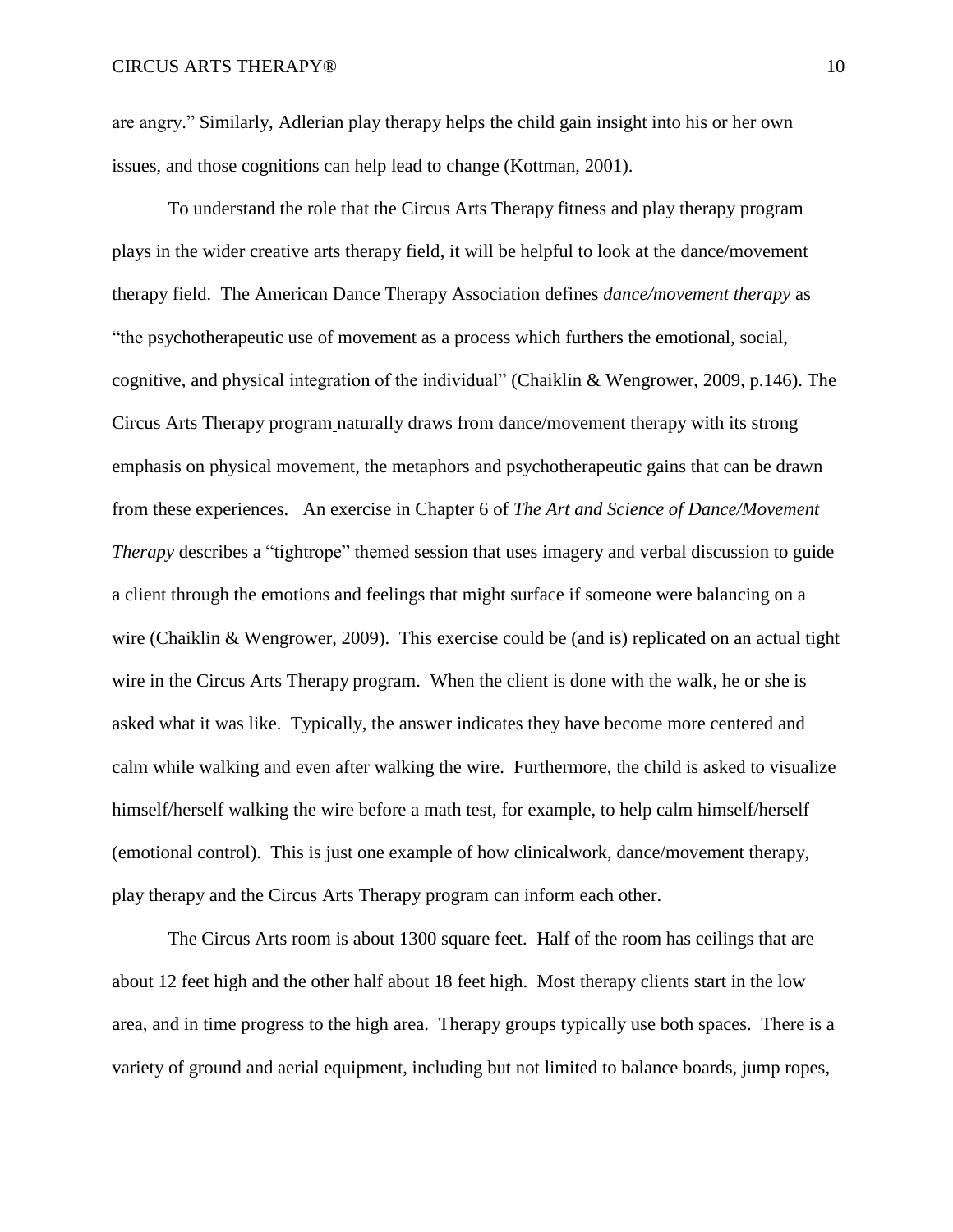hula hoops, hammocks, low, medium and high trapeze, low and high Spanish Web (soft rope for climbing and aerial tricks), circus rings, tight wire, and triple trapeze. Most of the equipment usage is accompanied by detailed skill progressions. The skill progressions are broken down into the most basic of moves that combine to form tricks and then combinations of tricks. These progressions are included in the *Aerial Circus Training and Safety Manual* (Heller, 2004).

Before joining the group, each child has come to the circus studio with their parent(s) for an initial consultation. The initial consultation is for not only gathering information about the nuclear family using a genogram and but also gathering information about the child's ecosystem. (Fishman & Minuchin, 1981). This time is also for examining the family from the Adlerian perspective in terms of personality priorities (comfort, pleasing, control, superiority) sense of belonging, as well as looking at the child's "Crucial C's" which include counting, connecting, courage, and capability (Kottman, 2001). The child's complex world is so important, therefore, parents are asked about socializing with friends and family, as well as engagement in clubs, organizations, or afterschool programs. This is a time for learning about the child's world inside the family system and outside in terms of community around them; their school and peers. This mechanism helps in the understanding of the social aspects of this child's life. Does this child socially connect with others (Harpine, et al., 2010) and in what ways can this child be helped in terms of, for example; learning about being a part of group cohesion? (Kottman, 2001). This information helps to inform the therapist about the social aspects of the child's life including teamwork, following directions, and verbal communication skills.

Group sessions are structured to include an opening circle with a group warm up and work on emotional regulation and socialization skills. Emotion cards are used as well as such books as *The Social Skills Picture Book* (Baker, 2001) to help children with their emotional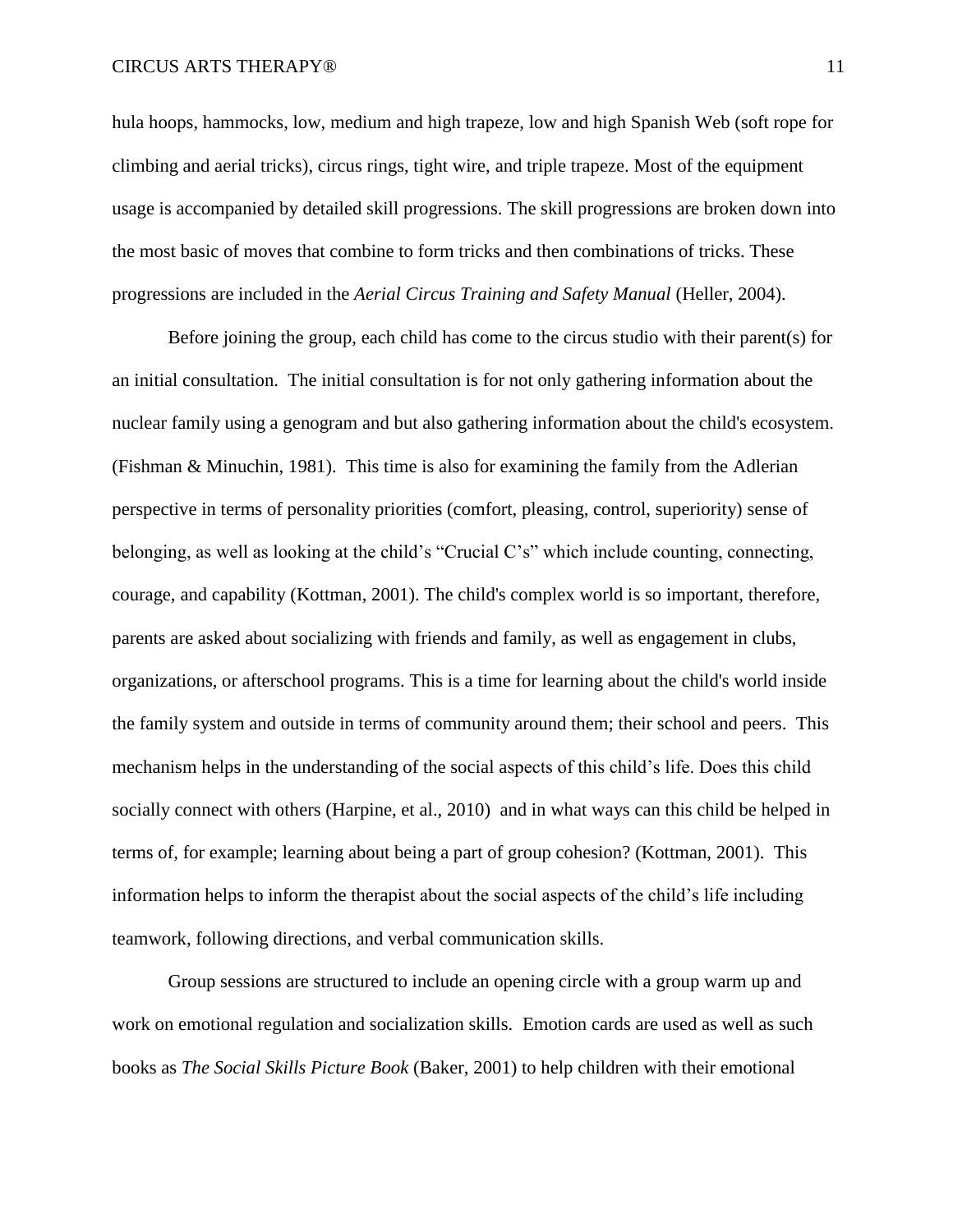regulation and control. Here the children are learning about emotional intelligence. This includes the identification of emotions and their intensity, managing emotional expression of their own feelings, and recognizing the emotional expression of another person and empathizing with the other person. The use of the cards followed by the Gestalt technique of role playing (Oaklander, 1969) to act out the cards, in conjunction with other social situations and scenarios that are created based on the constitution of the group, together work to improve critical social skills (Siu, 2014) such as emotional regulation, turn taking, following directions, and listening to others.

Later in the group experience, when the children rotate around in circus stations, the children have the opportunity to experience these emotions first hand; for example, if they do not get to go first and may be disappointed or jealous. It is through this experience of then working through who will go first and who will go second on the trapeze that the new emotional regulation is realized. The children's new responses are then encouraged (Draper et al., 2009; Landreth, 2002; Wynne & White, 2009). This new response further helps the child understand the ramifications of this new emotional regulation.

After the opening circle, next the children rotate around the room in groups to their "stations" participating in various circus activities and exercises together. Here the children are working on the physical skills of balance, coordination, flexibility and strength, in addition to having the opportunity to practice new social skills learned as the children play together.

Specific goals are outlined for the children. One of the main goals is to help teach children activities and exercises that will not only improve their physicality (see Ratey & Hagerman, 2008), but that will also help regulate them and to help them to identify their own engine states or arousal state and what might help their engines get "just right" (Shellenberger &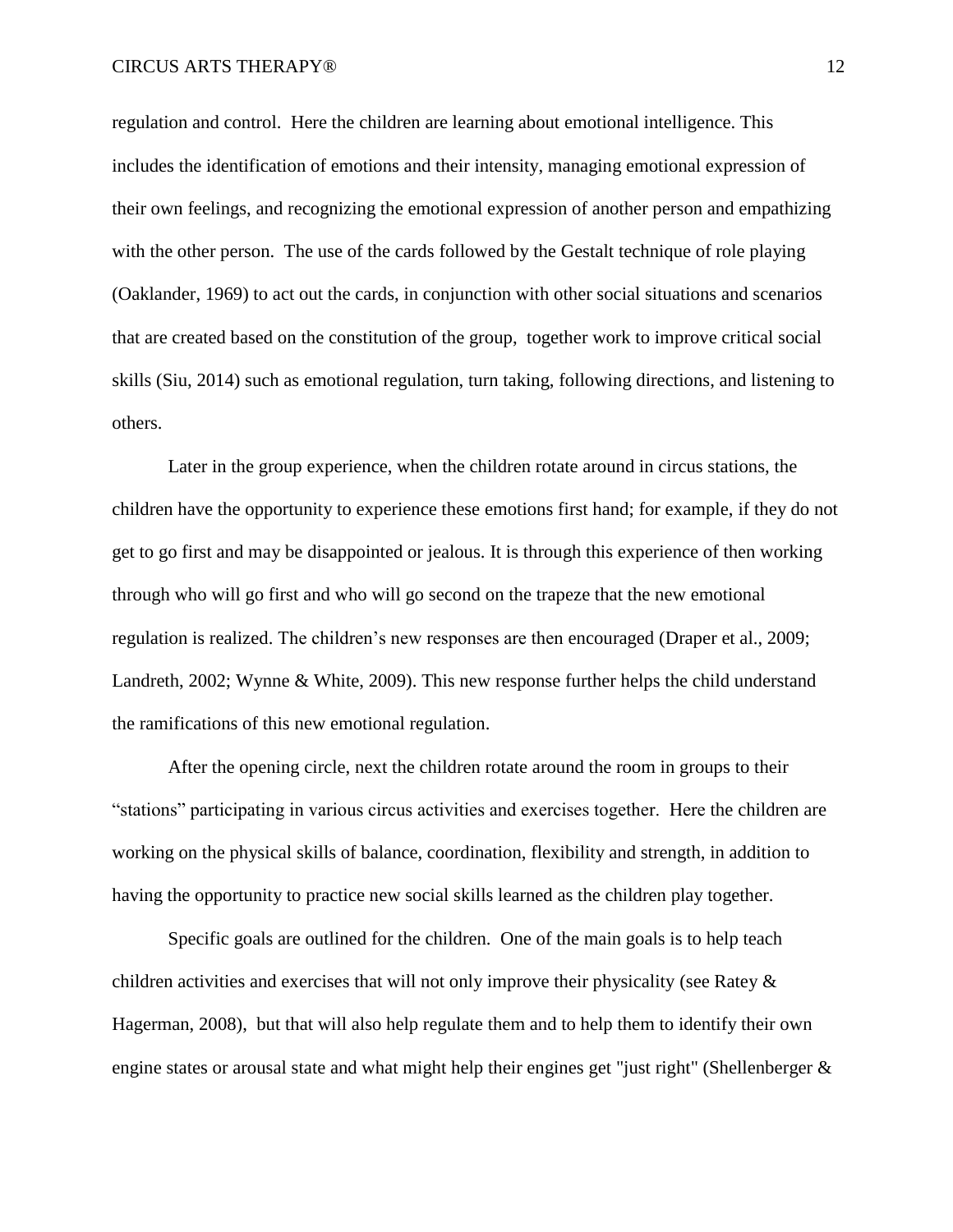Williams, 1992). Children are prompted to think and then are assisted in identifying what makes their body feel more regulated. For example, a client may find that climbing the Spanish Web (which requires mental focus, strength, and coordination) helps them to be calm on the inside. This is one of the key mechanisms used in the Circus Arts Therapy fitness and play therapy program to help children not only identify their emotional state, but then learn what helps to regulate their emotions; the term often used is called an "engine helper" (Shellenberger & Williams, 1992). Group sessions are structured to end with a cool down and closing circle where more social and emotional issues are addressed as time allows.

### **Case Illustrations**

To better describe aspects of the program, a few case illustrations are provided below. When "Grant," developmentally age 4, first came to the Circus Arts Therapy fitness and play therapy program's group session, he tended to be nonverbal when playing with peers and always wanted to go first. He has had the most success with the triple trapeze (where multiple children are on the trapeze at one time), not only learning many new tricks but also cooperating and communicating with his peers. When Grant does activities like the triple trapeze and Buddy Walkers (you must walk with a buddy together on this apparatus), he is naturally being put in a position to have to communicate verbally with his peers. Although he did not communicate much at first, he started to pursue conversations with the other children and became much more interested in what other children were doing in the room after two 8-week sessions. Working through every turn taking experience using the techniques outlined previously allowed him to avoid "melt downs" when he was not chosen to go first. It was through this experience of teamwork and being put in a position to learn more frustration tolerance while waiting for his turn, coupled with dialogue about what it means to be fair in turn taking, that allowed him to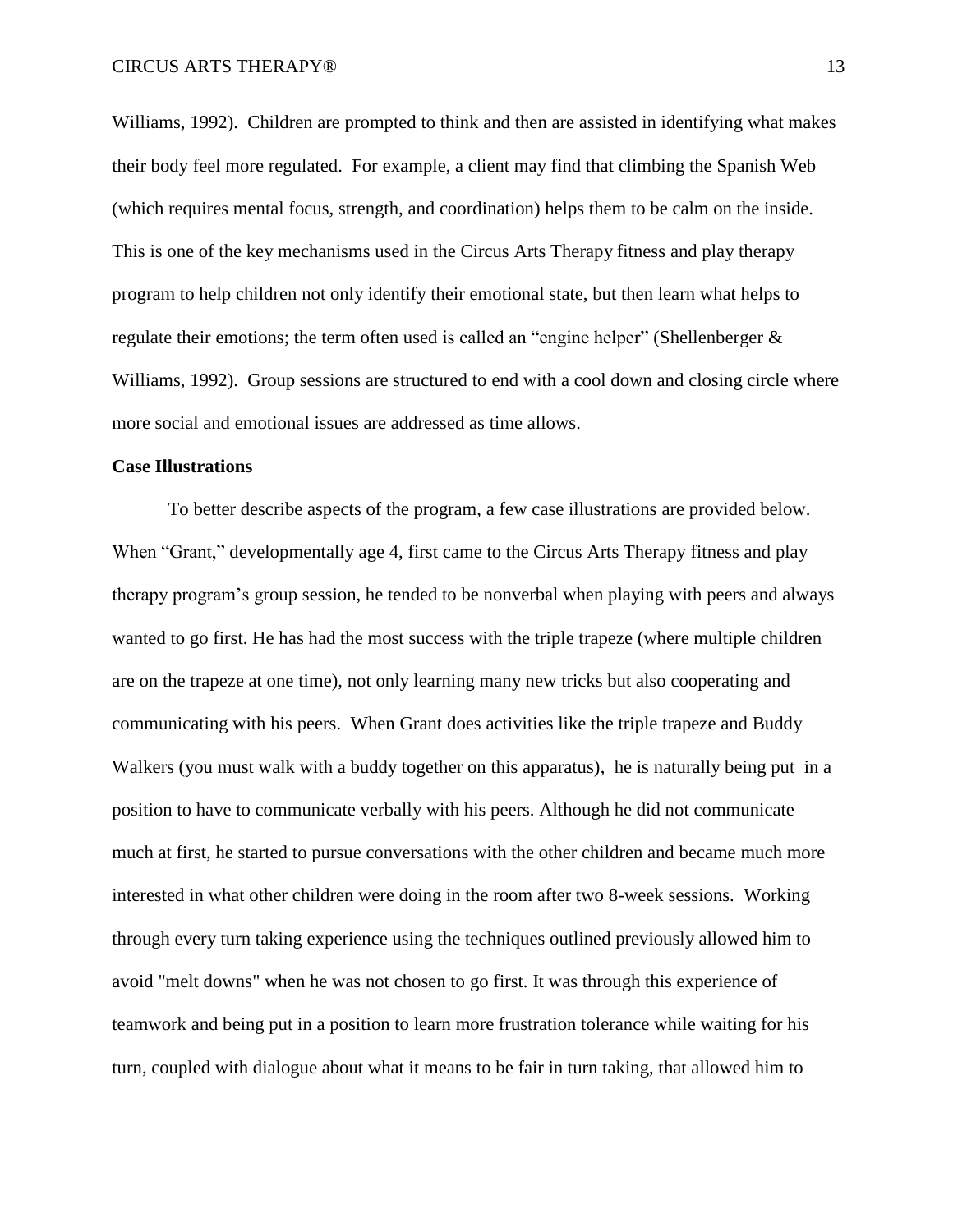increase emotional control and teamwork skills. Grant's mom also reports that his confidence increased since starting the Circus Arts Therapy program, and that he has made new friends.

One client, a five-and-a-half year-old named "Bree," came to therapy because of sensory processing problems. She showed signs of growth after six weeks of the Circus Arts Therapy Program. Her parents stated: "We're seeing her become a more active listener, her behavior more even-keeled" and verbalizing things that "we didn't even know she had the ability to do" (Personal communication, Mittleman, May 3, 2010).

This research evaluates the potential benefits for children participating in the Circus Arts Therapy group program. Although the Circus Arts Therapy program is designed to encourage and enhance a number of facets such as self-esteem, crossing the midline abilities, ability to overcome fears and to increase focus and attention; in this article the focus is on the potential impact the program has on the participants' ability to follow directions and to effectively work as a member of a team, to better socialize with peers and adults, to increase emotional control as evidenced by a reduction of 'meltdowns' of different varieties (crying, passive aggressive and aggressive behaviors), and to increase overall physicality (strength, balance, flexibility). There is anecdotal evidence indicating that circus arts may be effective at bolstering these aspects. In addition, some empirical studies are available. However, taken together, the body of literature concerning the potential efficacy of circus arts as a viable type of play therapy is lacking in scientific rigor. Recognizing opportunities to build upon existing literature and to extend the traction of the results about circus arts as a play therapy technique, our goal is to provide a datadriven report with conclusions based on the outcome of appropriate inferential statistical analyses.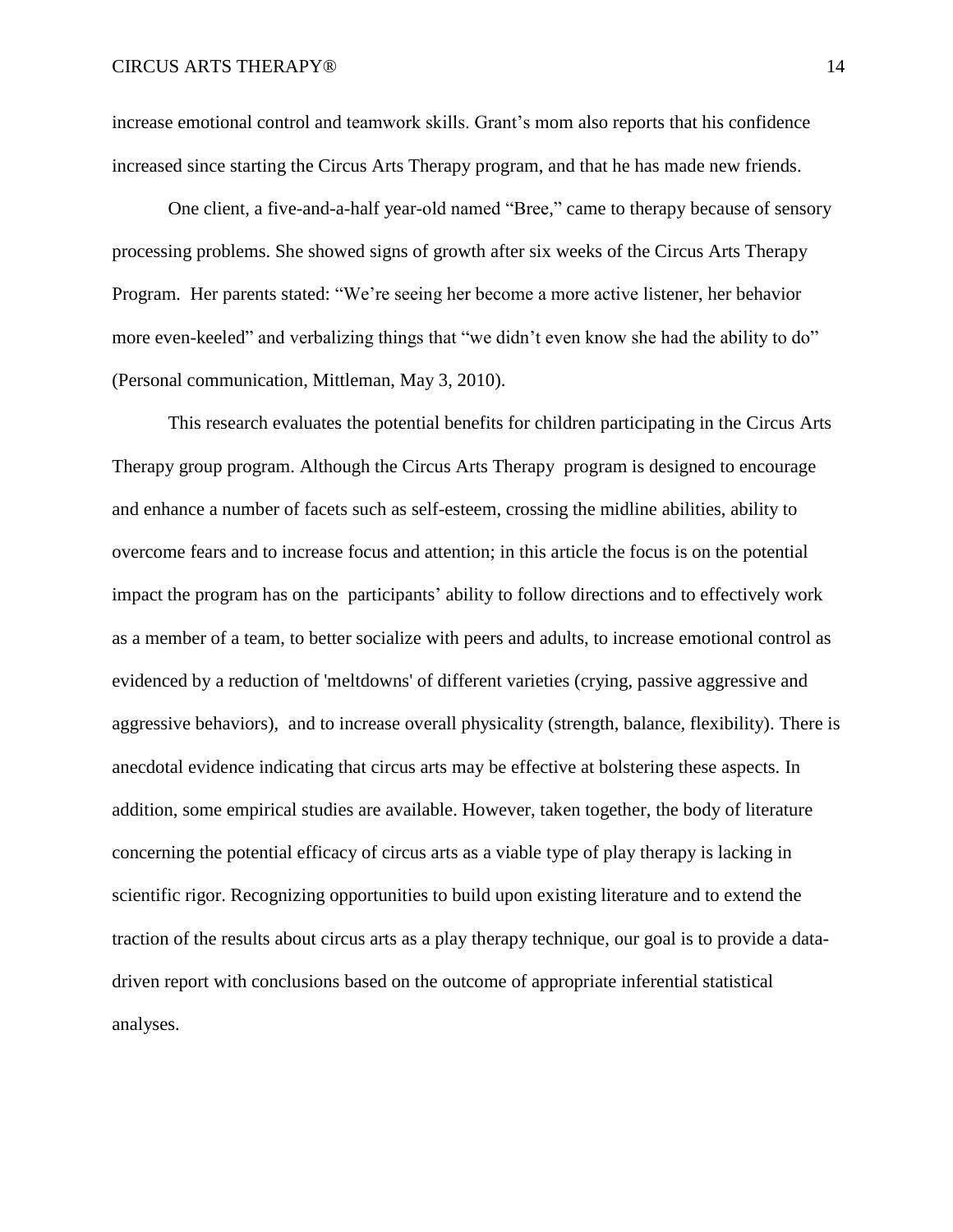### **Method**

## **Participants**

Parental report data were collected from the parents of 15 (8 boys; 7 girls) children ranging in age from  $4 - 12$  ( $M = 6.53$ ,  $SD = 1.96$ ) who completed two 8-weeks sessions of the Circus Arts Therapy group program. Prior to data collection, the research was approved by Kennesaw State University's Institutional Review Board, and parental consent and assent were obtained for each participant.

### **Materials and Procedure**

Parental report data were collected via online survey at three time points: beginning of the first session of Circus Arts Therapy, end of the first 8-week session, and again at the end of the second 8-week session. We selected a parental-report method because a meta-analysis of 93 empirical play therapy studies designed to assess the impact of the source of information/data of the outcome measure and the play therapy outcome found no reliable differences among parent, teacher, trained observers, participant's performance, or participant's report (Bratton, et al., 2005). In addition, Bratton et al. (2005) reported that 58.5% of the included studies used parental report (two times as high as the next highest method) as the outcome measure.

The survey contained questions designed to evaluate teamwork, ability to follow directions, sociability, emotional control, and physicality. Ability to function as a part of a team and ability to follow stated directions were scored on a 10-point Likert-type scale with higher scores indicating higher proficiency. Sociability was a composite factor composed of two questions, one geared toward interactions with parents and the other focused on interactions with peers. Both of these questions were scored on a 10-point Likert-type scale with higher scores indicating higher proficiency. Emotional control was scored on a ratio scale as the number of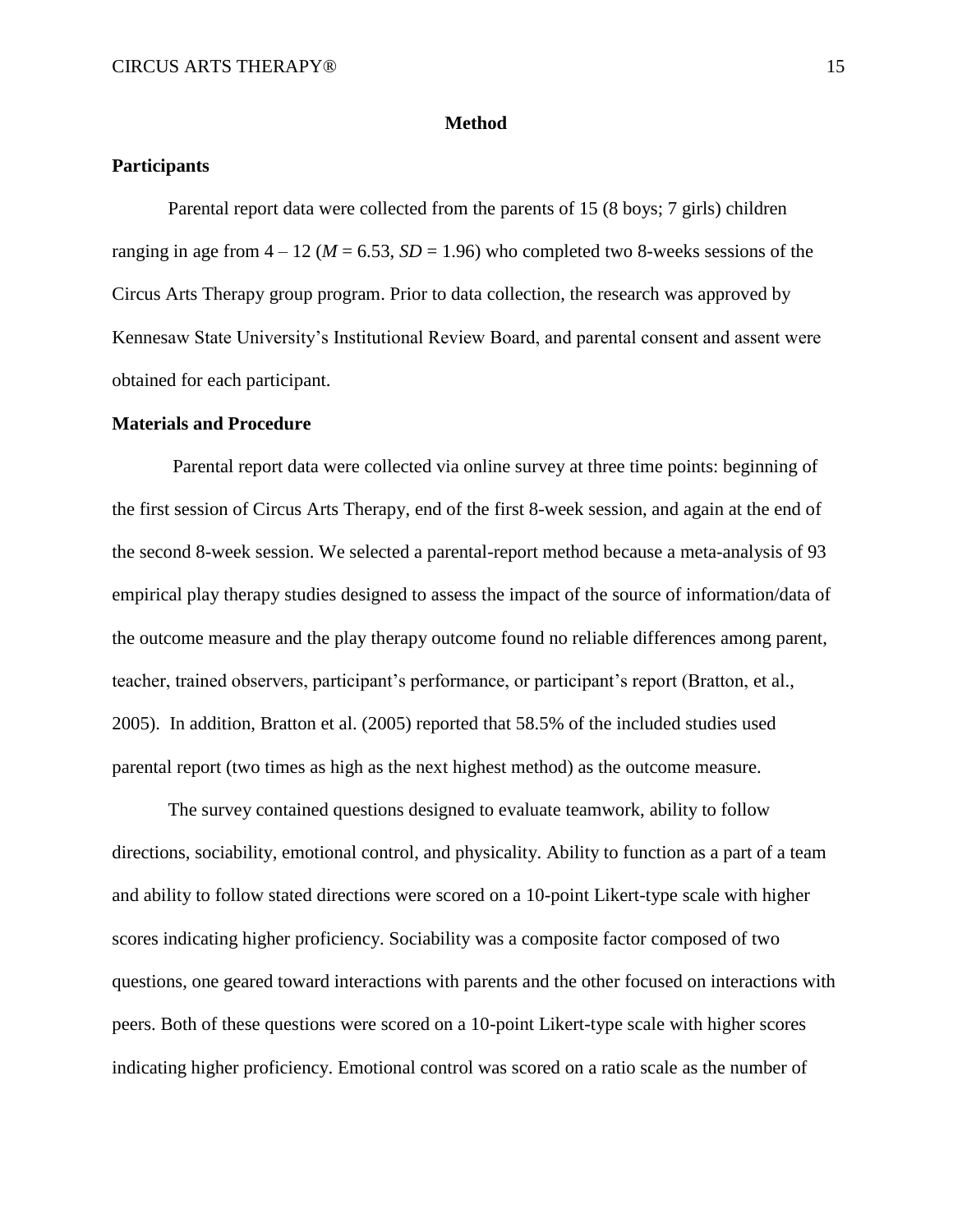parental-reported "meltdowns" per week. Physicality was a composite factor composed of three survey items (strength, flexibility, and coordination), all scored on a 10-point Likert-type scale with lower scores indicating lower proficiency and higher scores indicating higher proficiency.

## **Results**

# **Teamwork**

A one-way analysis of variance (ANOVA) for repeated measures indicates that teamwork differs as a function of participation in the Circus Arts Therapy program,  $F(2, 26) =$ 6.69,  $p = .005$ ,  $\eta^2 = .340$ . Specifically, pairwise least significant difference (LSD) post hoc analysis indicated that teamwork was significantly better after one session of CAT (*M* = 5.71, *SD*  $= 2.37$ ) than at baseline ( $M = 4.64$ ,  $SD = 2.56$ ),  $p = .029$ . Additionally, teamwork remained significantly higher than baseline after two sessions of CAT ( $M = 6.29$ ,  $SD = 2.23$ ),  $p = .004$ . The difference in teamwork between one and two sessions of CAT was not statistically significant, *p*  $=.230.$ 

# **Sociability with Parent(s) and Peers**

Although scores did improve after participating in the CAT program (14.92 -> 16.83 -> 15.67), a one-way ANOVA for repeated measures indicated that sociability with parent(s) and peers did not differ significantly as a function of participation in the CAT program,  $F(2, 22) =$ 2.25,  $p = .129$ ,  $n^2 = .170$ .

### **Following Directions**

The omnibus one-way ANOVA comparing ability to follow directions after participating in the CAT program was not statistically significant,  $F(2, 28) = 2.92$ ,  $p = .07$ ,  $\eta^2 = .110$ . However, LSD pairwise comparisons indicated that ability to follow directions after participating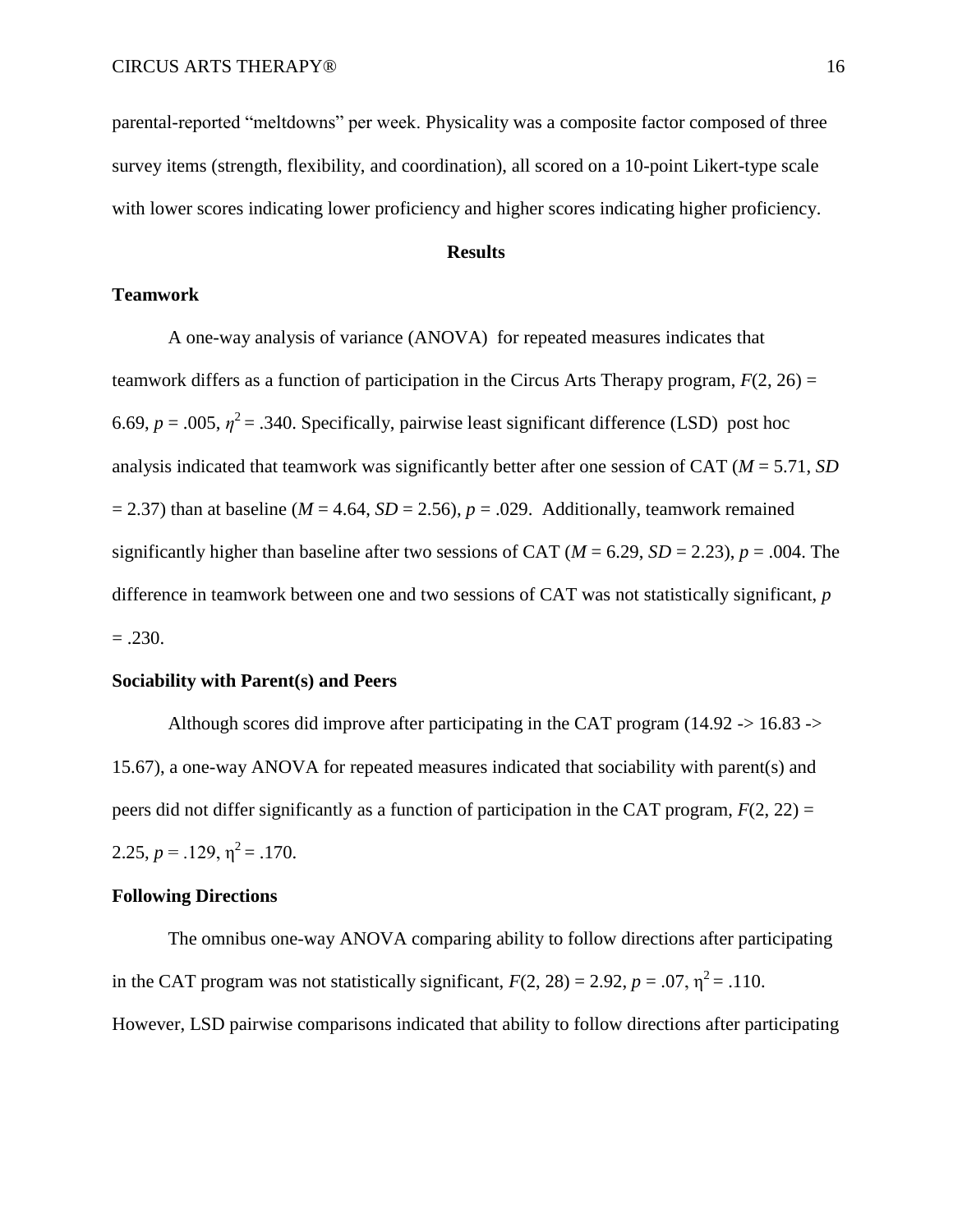in two sessions of CAT ( $M = 5.27$ ,  $SD = 1.98$ ) was significantly improved compared to baseline  $(M = 4.20, SD = 1.78), p = .044.$ 

## **Emotional Control**

Group analysis: Although reported emotional meltdowns per week did decrease across the testing timeframe (2.71 -> 2.21 -> 2.14), emotional control did not significantly differ as a function of participating in the CAT program,  $F(2, 26) = .671$ ,  $p = .520$ .

## **Physicality**

A one-way ANOVA for repeated measures indicates that physicality increases as a function of participation in the CAT program,  $F(2, 22) = 8.12$ ,  $p = .002$ ,  $\eta^2 = .425$ . Specifically, a pairwise LSD post hoc analysis indicate that physicality was significantly improved after one session of CAT ( $M = 26.67$ ,  $SD = 6.56$ ) than at baseline ( $M = 23.33$ ,  $SD = 7.13$ ),  $p = .015$ . In addition, physicality remained significantly higher than baseline after two sessions of CAT (*M* = 28.08,  $SD = 5.35$ ,  $p = .006$ . The difference in physicality between one and two sessions of CAT was not statistically significant,  $p = .215$ .

### **Discussion**

Given the prevalence of childhood mental health challenges and the fact that prevalence rates appear to be increasing (Perou et al., 2013), it seems increasingly critical to develop and to evaluate the effectiveness of innovative types of play therapy (Mellin, 2009). To this end, we introduced the Circus Arts Therapy fitness and play therapy program, which is based upon traditional facets of Rogers counseling model, as well as Adlerian and CCPT theoretical models, and evaluated its ability to improve aspects of physical and mental well-being. Results indicate that participation in the program has significant benefits in physicality, teamwork, and following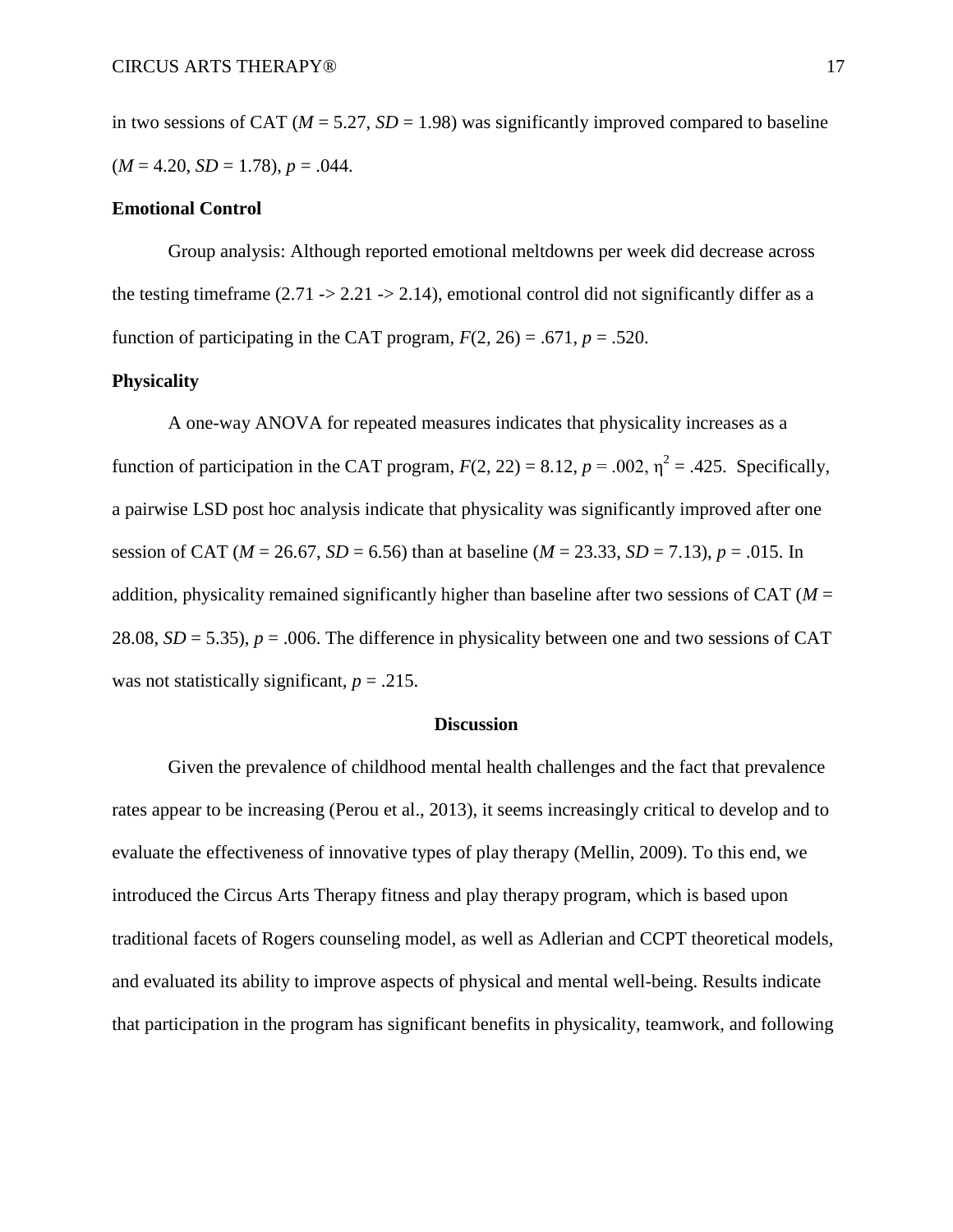directions. In addition, participation in the program increased sociability and emotional control, however these improvements were not statistically significant.

Although there are personal accounts and testimonials from experts in the field of play therapy, as well as anecdotal evidence from practicioners who incorporate aspects of circus arts in therapeutic and/or social settings (see Bolton, 1999; Maglio & McKinstry, 2008, and interviews in Seymour 2012) that argue for the utility of circus arts in a play therapy setting, the current study provides data-driven, longitudinal evidence that circus arts is a viable and effective type of play therapy. That statistically significant findings of this study validate previous testaments that circus activities can improve physicality, teamwork, and following directions.

Spiegel et al. (2014) conducted one of the first data-driven studies designed to evaluate the potential benefits of participating in a social circus. Although their study contained methodological limitations, the current study works to validate their findings. Specifically, the current study found significant increases in sociability and teamwork after participating in the circus arts therapy program, and Spiegel et al. (2014) found similar benefits in an older population after participating in social circus. Taken together, previous literature and the current data-driven study indicate that aspects of circus can be interwoven into a therapeutic setting and have significant benefits for clients across physical and emotional realms.

## **Limitations and Future Directions**

Although the results of this study certainly contribute to our knowledge about the efficacy of circus arts as a therapeutic tool, some limitations should be acknowledged. This research was conducted in context of an individually owned private practice, which naturally limited the number and potentially the type of participants. The sample size was relatively small, and it would certainly be worthwhile to recruit larger samples and/or to evaluate the use of circus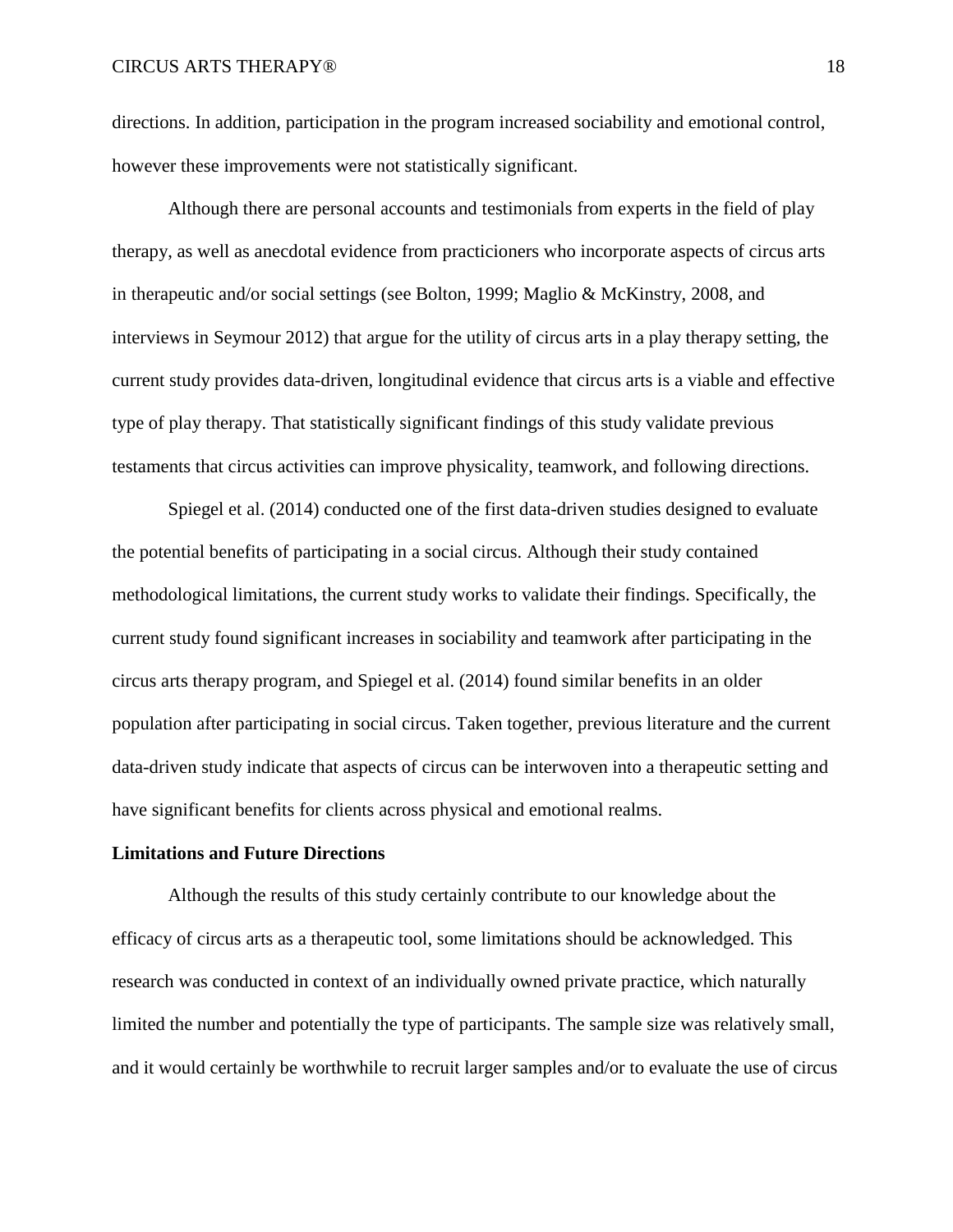arts in therapeutic settings in different clinical practices to increase the generalizability of the results.

In this study, the variables of interests were measured uniquely by parental report. Although parental report seems to offer similar results as other evaluative methods and has been the primary data collection tool for play therapy (Bratton et al., 2005), to increase convergent validity, other methods of evaluation could be incorporated in future studies. For example, it may be worthwhile to collect actual performance measures for the physicality factor. This could easily be accomplished by have clients complete a few activities at the beginning and end of each session that would reflect changes in strength, flexibility, and coordination. The circus arts environment provides numerous and relatively simple ways to measure these variables. Example indices for strength evaluation could include whether or not (or for how long) a child can hang from the trapeze with his or her feet off of the ground or if/how long a child can hold a plank position on the floor. Incorporation of these performance measures would provide information about the level of agreement between parental perception and actual performance change.

This study provides information about the benefits of circus arts therapy across two 8 week sessions. Because the ultimate goal of any type of play therapy is to help facilitate continued growth and adjustment, it would be worthwhile to reevaluate clients several weeks, months, and possibly years after transitioning out of the program. Such long-term evaluation would provide insight into the level of traction the benefits evidenced at the end of two 8-week sessions may have as the children progress developmentally.

### **Conclusion**

This study provides empirical evidence indicating that the Circus Arts Therapy fitness and play therapy program is effective as a therapeutic tool, with significant benefits evidenced in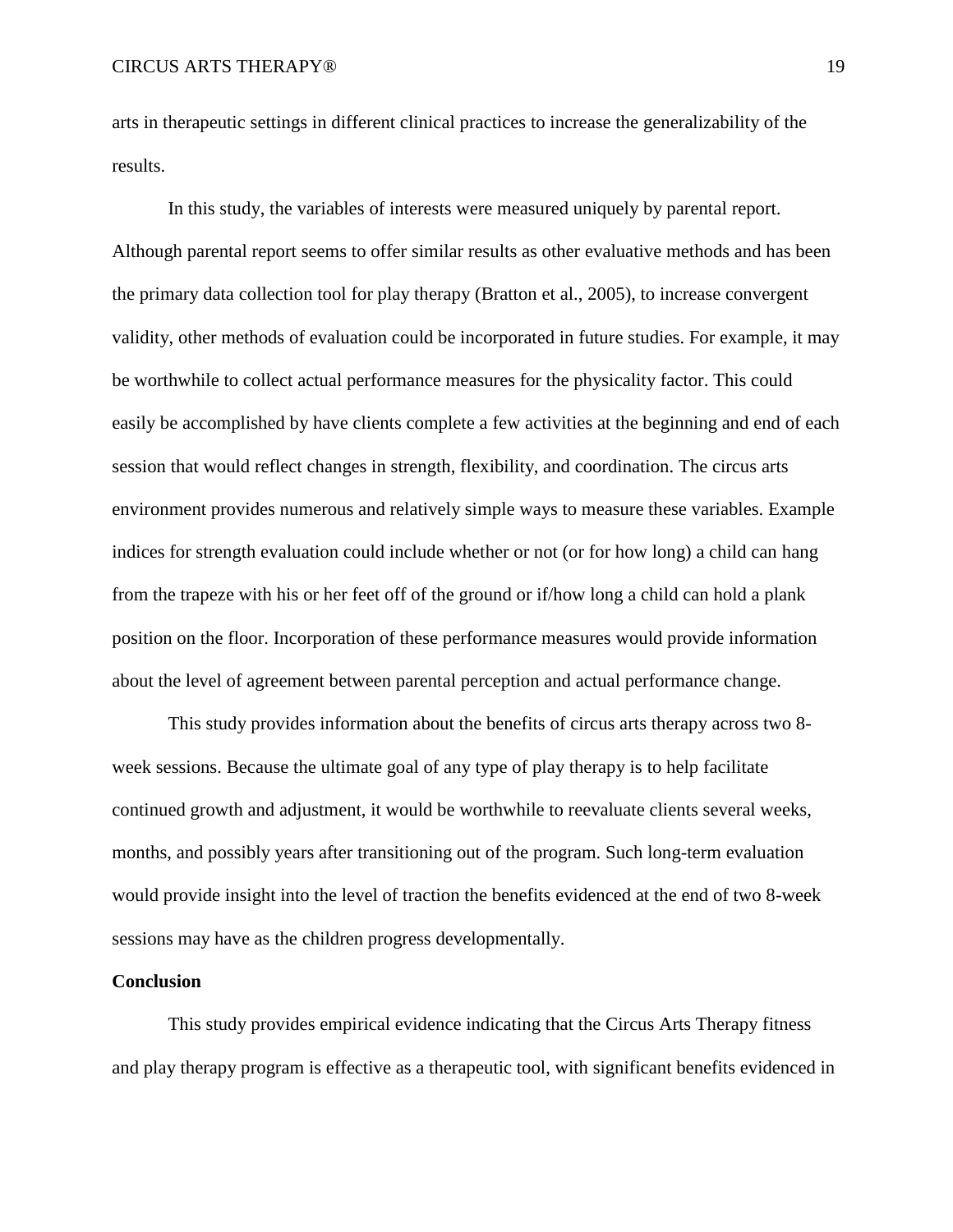both physical and emotional domains. In addition, these findings help validate previous claims and anecdotal evidence about the potential benefits of circus-based techniques. This study can function as a point of departure for the expanded, empirical evaluation of circus arts as a viable tool to help cultivate personal growth in a play therapy setting.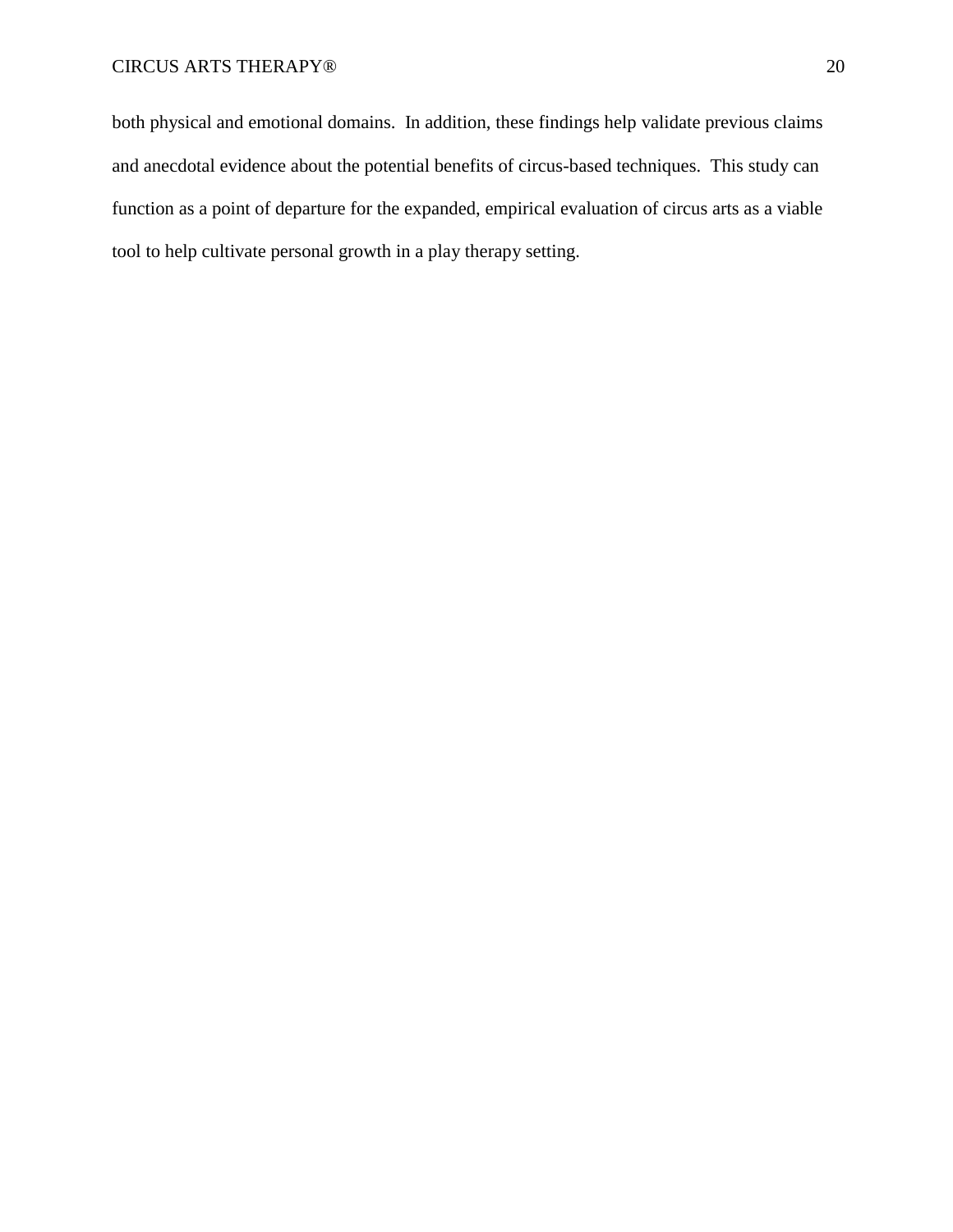#### References

Association for Play Therapy. (n.d.) *Play therapy makes a difference*. Retrieved from <http://www.a4pt.org/?p.=PTMakesADifference>

Axline, V. (1947). *Play therapy*. Boston, MA: Houghton Mifflin.

- Axline, V. (1964). *Dibs in search of self.* New York, NY: Random House Publishing.
- Baker, J. (2001). *The social skills picture book*. Arlington, TX: Future Horizons.
- Bolton, R. (1988). *Circus in a suitcase*. Bethel, Australia: Suitcase Circus Publications.

Bolton, R. (1999). Circus as education. *Australian Drama Studies*, *35*, 9-18.

- Bratton, S. C., Ceballos, P. L., Sheely-Moore, A. I., Meany-Walen, K., Pronchenko, Y., & Jones, L. D. (2013). Head start early mental health intervention: Effects of child-centered play therapy on disruptive behaviors. *International Journal of Play Therapy*, *22*, 28-42.<http://dx.doi.org/10.1037/a0030318>
- [Bratton,](http://academic.research.microsoft.com/Author/21295002/sue-c-bratton) S. C., Ray, D., Rhine, T., [& Jones,](http://academic.research.microsoft.com/Author/47167320/leslie-sargent-jones) L. (2005). The efficacy of play therapy with children: A meta-analytic review of treatment outcomes. *Professional Psychology: Research and Practice*, *36*, 376-390. <http://dx.doi.org/10.1037/0735-7028.36.4.376>
- Chaiklin, S., & Wengrower, H. (2009). *The art and science of dance/movement therapy: Life is dance.* New York, NY: Routledge.
- Cirque du Soleil (2015). *Cirque Du Soleil: Global Citizen.* Retrieved from [http://www.cirquedusoleil.com/en/about/global-citizenship/social-circus/cirque-du](http://www.cirquedusoleil.com/en/about/global-citizenship/social-circus/cirque-du-)monde.aspx
- Draper, K., White, J., & Wynn, L. (2009). *TEEL handout* Atlanta, GA: Georgia State University.
- Fishman, H. C., & Minuchin, S. (1981). *Family therapy techniques*. Boston, MA: Harvard University Press.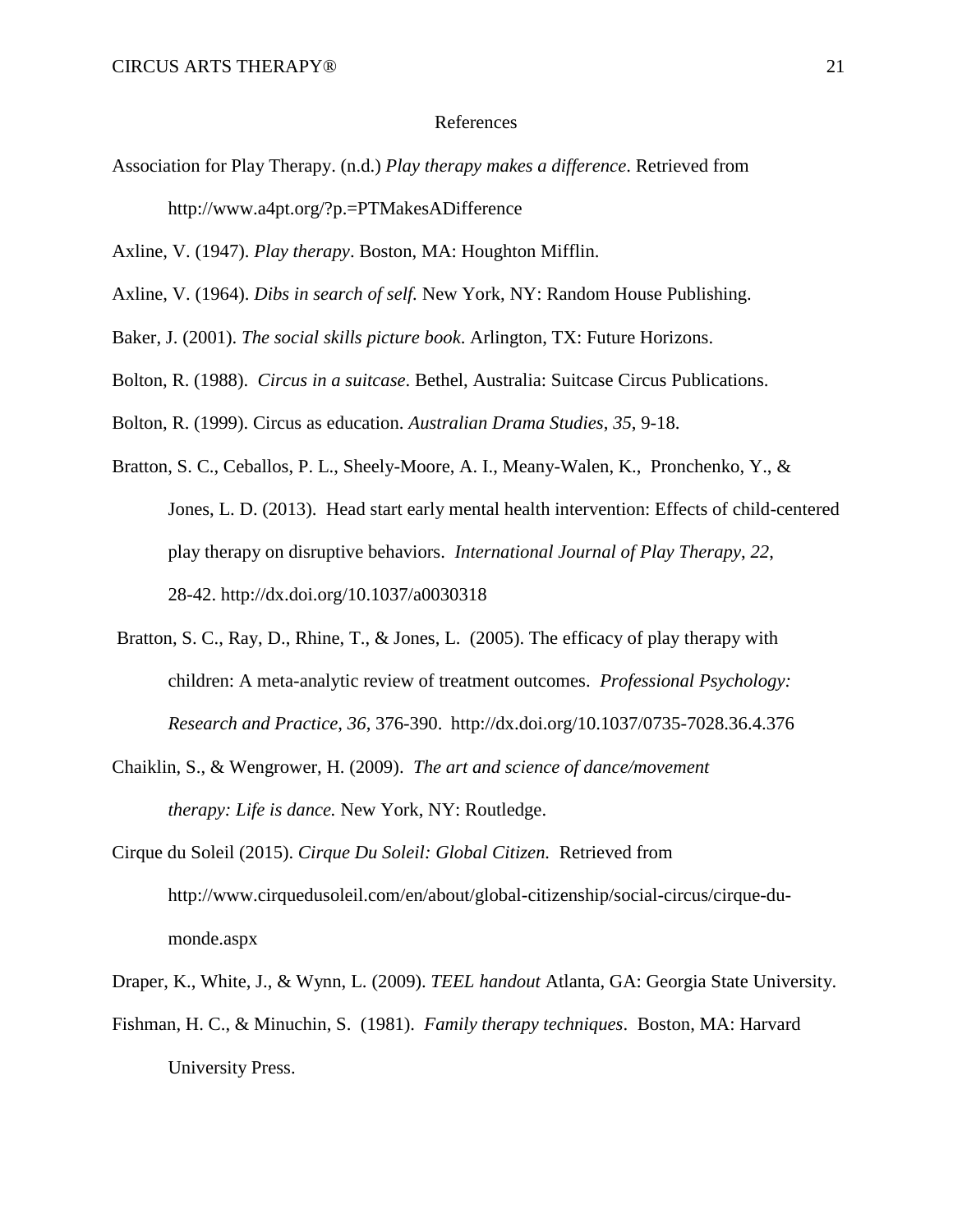- Harpine E. C., Nitza, A., & Conyne, R. (2010). Prevention groups: Today and tomorrow. *Group Dynamics: Theory, Research, and Practice*, *14*, 268-280. http://dx[.doi.org/10.1037/a0020579](http://dx.doi.org/10.1037/a0020579)
- Heller, C. (2004). *The aerial circus training and safety manual: A guide for teachers and students*. Parker, CO: National Writers Press.
- Kottman, T. (2001). *Partners in play: The Adlerian approach to play therapy*. Alexandria, VA: American Counseling Association.

Landreth, G. (2002). *Play therapy, the art of the relationship*. New York, NY: Routledge.

- Maglio, J., & McKinstry, C. (2008). Occupational therapy and circus: Potential partners in enhancing the health and well-being of today's youth. *Australian Occupational Therapy Journal*, *55*, 287-290. http://dx.doi.org/10.1111/j.1440-1630.2007.00713x
- Mellin, E. A. (2009). Responding to the crisis in children's mental health: Potential roles for the counseling profession. *Journal of Counseling and Development*, *87,* 501-506. http://dx..doi.org/10.1002/j.1556-6678.2009.tb00136.x
- Mittleman, S. (2010, May 3). *Circus arts therapy.* Atlanta, GA: Atlanta Public Broadcasting. Retrieved from
	- [http://www.publicbroadcasting.net/wabe/news.newsmain/article/1/0/1644455/Atlanta/Cir](http://www.publicbroadcasting.net/wabe/news.newsmain/article/1/0/1644455/Atlanta/Cir%09cus) [cus.](http://www.publicbroadcasting.net/wabe/news.newsmain/article/1/0/1644455/Atlanta/Cir%09cus)Arts.Therapy.
- Muro, J., Ray, D., Schottelkorb, A., Smith, M. R., & Blanco, P. J. (2006). Quantitative analysis of long-term child-centered play therapy. *International Journal of Play Therapy*, *15*, 35-58. <http://dx..doi.org/10.1037/h0088914>

Oaklander, V. (1969). *Windows to our children*. Boulder, CO: Real People Press.

Perou, R., Bitsko, R.H., Blumberg, S.J., Pastor, P., Ghandour, R.M., Gfroerer, J.C., … Huang, L.N. (2013). Mental health surveillance among children-United States, 2005-2011*.*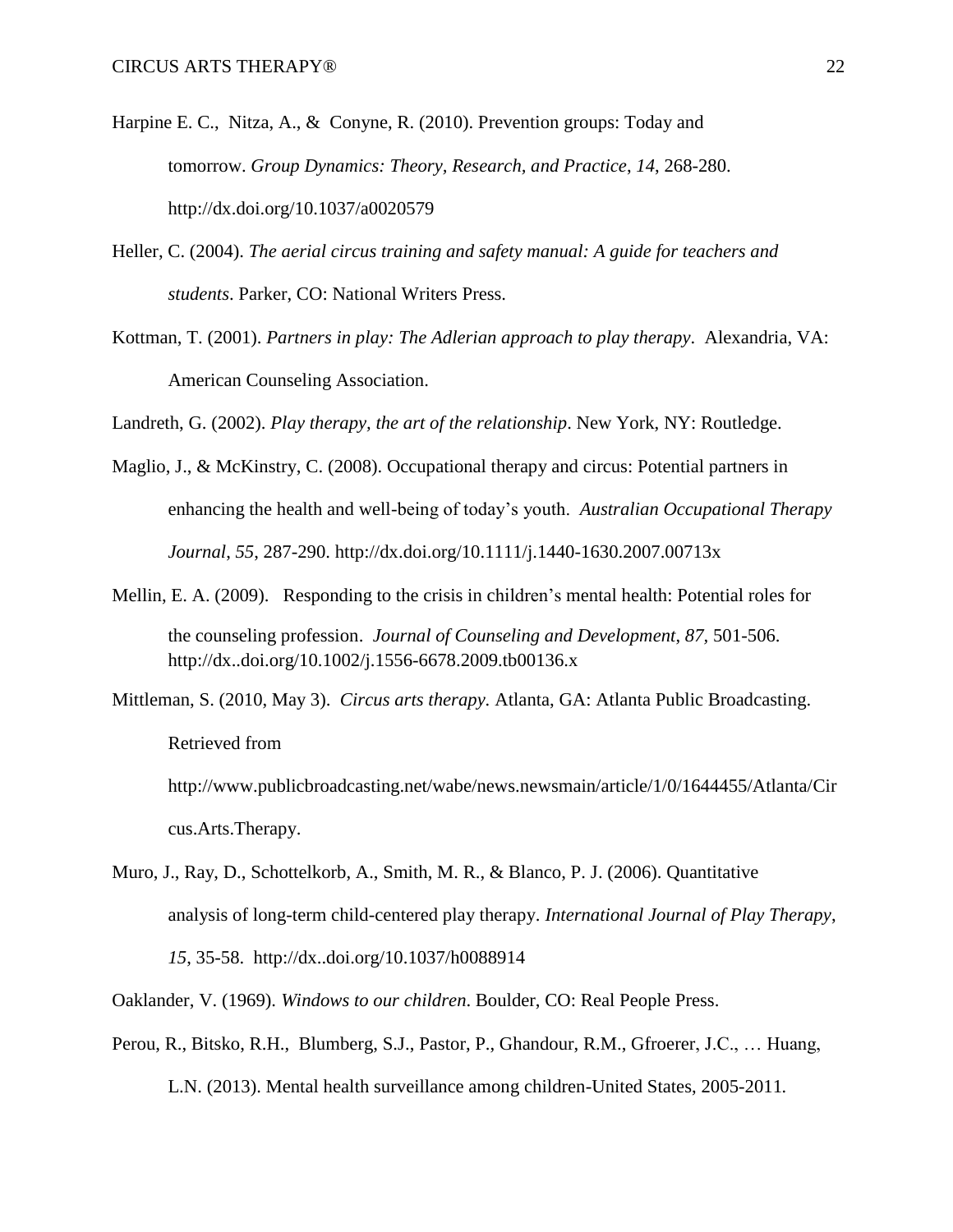*Morbidity and Mortality Weekly Report Series, 62,* 1-35.

- Ratey, J., & Hagerman, E. (2008). *Spark: The revolutionary new science of exercise and the brain.* New York: Little, Brown and Company.
- Ray, D. C., Blanco, P. J., Sullivan, J. M., & Holliman, R. (2009). An exploratory study of childcentered play therapy with aggressive children. *International Journal of Play Therapy*, *18*, 162-175. http://dx.doi.org/[10.1037/a0014742](http://dx.doi.org/10.1037/a0014742)
- Ray, D. C., Schottelkorb, A., & Tsai, M. (2007). Play therapy with children exhibiting symptoms of attention deficit hyperactivity disorder. *International Journal of Play Therapy*, *16*, 95-111. http://dx.doi.org/[10.1037/1555-6824.16.2.95](http://dx.doi.org/10.1037/1555-6824.16.2.95)
- Rogers, C. (1942). *Counseling and psychotherapy*: *Newer concepts in practice.* Boston, MA: Houghton Mifflin.
- Rogers, C. (1951). *Client-centered therapy*. Boston, MA: Houghton Mifflin.
- Schaefer, C.E. (1993). *The therapeutic power of play.* Northvale, NJ: Jason Aronson, Inc.
- Seymour, K.D. (May, 2012). *How circus training can enhance the well-being of autistic children and their families.* School of Humanities, Griffith Universtiy, Queensland, Australia.
- Shellenberger, S., & Williams, M. S. (1992). *An introduction to "How Does Your Engine Run?" The Alert Program for Self-Regulation*. Albuquerque, NM: Therapy Works.
- Spiegel, J.B., Parent, S.N., Taylor, S., & Yassi, A. (November, 2014). "Report on the Questionnaire Survey Conducted among Social Circus Participants at the "Rassemblement" Event, Quebec, May 2014: An Art for Social Change Project" University of British Columbia, Vancouver, Canada.
- U.S. Public Health Service (2000). *Report of the Surgeon General's conference on Children's Mental Health: A national action agenda.* Washington, DC: U.S. Department of Health